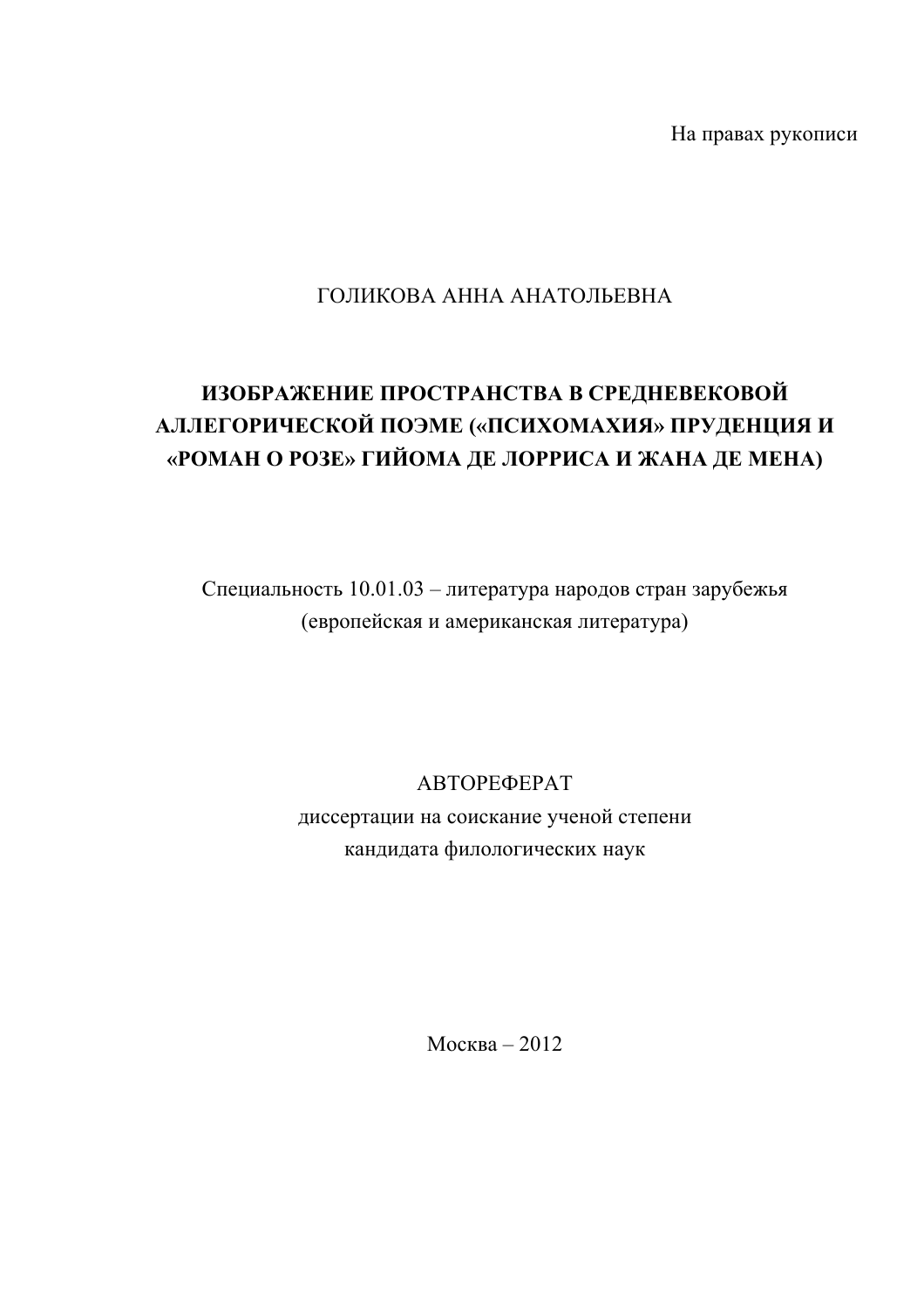Работа выполнена на кафедре истории зарубежной литературы Филологического факультета

Московского государственного университета им. М.В. Ломоносова

Научный руководитель: кандидат филологических наук, доцент Абрамова Марина Анатольевна

Официальные оппоненты: Забабурова Нина Владимировна доктор филологических наук, профессор, Южный федеральный университет, заведующий кафедрой теории и истории мировой литературы

> Ершова Ирина Викторовна кандидат филологических наук, доцент, Российский государственный гуманитарный университет,

профессор кафедры сравнительной истории литератур Института филологии и истории

Ведущая организация: НИУ Высшая школа экономики, Факультет филологии

Защита состоится " 20 " декабря 2012 года в на заседании диссертационного совета Д. 501.001.25 при Московском государственном университете им. М.В. Ломоносова по адресу: 119991, ГСП-1, г. Москва, Ленинские горы, МГУ им. М.В. Ломоносова, 1 корпус гуманитарных факультетов, филологический факультет.

С диссертацией можно ознакомиться в библиотеке филологического  $M.B.$ факультета Московского государственного университета ИМ. Ломоносова

Автореферат разослан " " 2012 года

Ученый секретарь диссертационного совета Кандидат филологических наук, доцент

Сергеев А.В.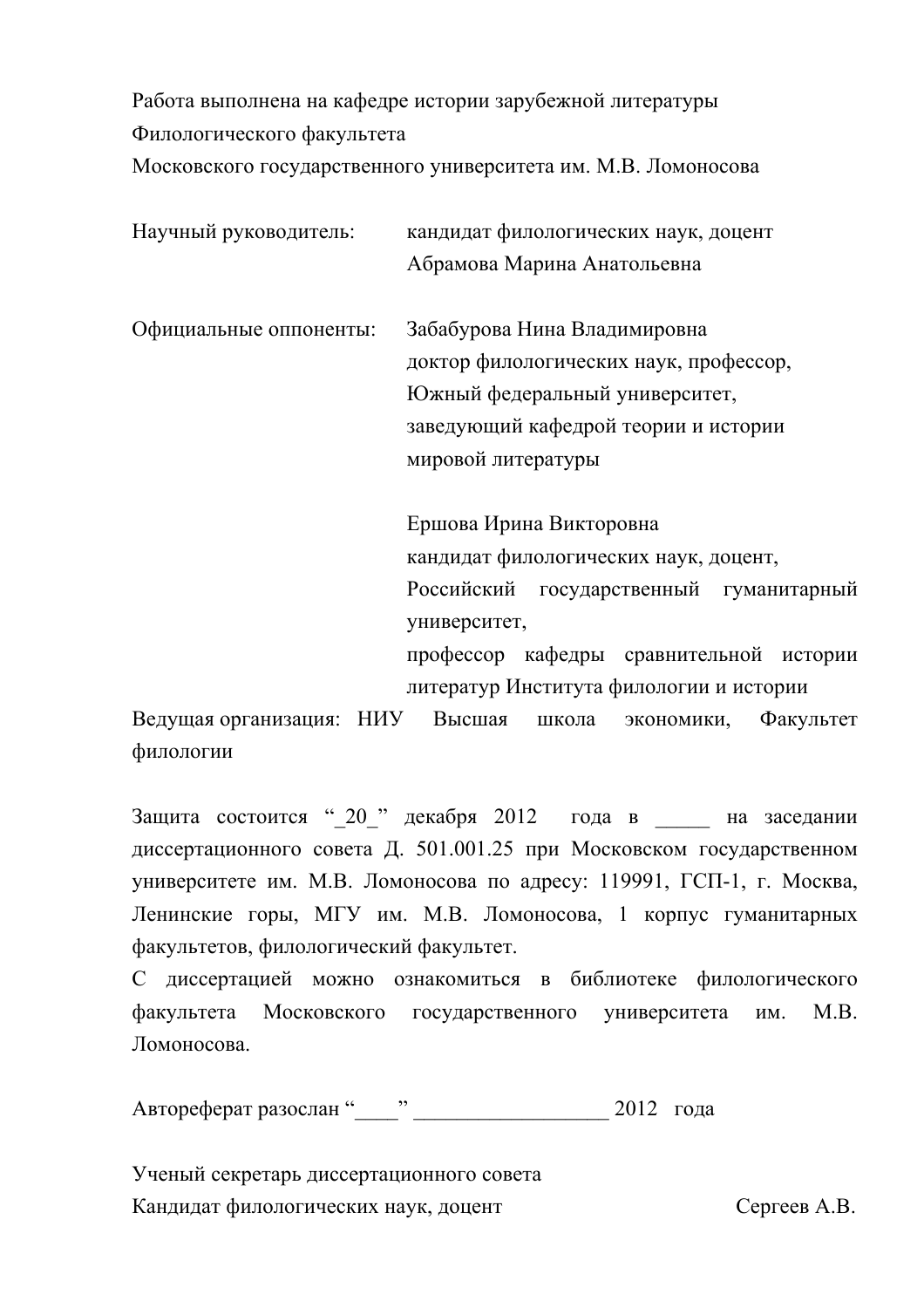## Общая характеристика работы

посвящена рассмотрению Реферируемая диссертация изображения пространства в средневековой аллегорической поэме. Для анализа были выбраны лва аллегорических произведения западноевропейского Средневековья, «Психомахия» Пруденция и «Роман о Розе» Гийома де Лорриса и Жана де Мена. «Психомахия» являет собой первый образец использования аллегорической техники в западноевропейской литературе, тогда как «Роман о Розе» относится к периоду расцвета этой техники и на полном основании считается одним из ее наиболее ярких и интересных примеров.

Мы можем предмет исследования как особенности определить изображения пространства  $\mathbf{B}$ двух вышеуказанных поэмах. a также взаимодействие этих поэм с литературным контекстом соответствующей эпохи. При анализе «Психомахии» мы прибегали к сравнениям с «Энеидой» Вергилия как важного источника для поэмы Пруденция, а также к сопоставлению с произведениями современников Пруденция, такими как гимны Амвросия Медиоланского и анонимная «Книга о споре Пороков и Добродетелей». Анализируя «Роман о Розе», мы рассматривали соответствующие отрывки из романов Кретьена де Труа, «Сна в саду» (предположительно Эврарта де средневековой латинской поэзии и поэзии трубадуров, Тремогона). средневековых видений, «Романа о Лисе», «Флуара и Бланшефлор», народных Вандомского сказок. средневековых поэтик Матвея  $\mathbf{M}$ Гальфрида Винсальфского и других произведений.

Степень изученности проблемы. Специфика выбранной ЛЛЯ предполагает рассмотрение исследования темы критических работ. посвященных анализу художественного пространства и аллегории. Среди работ. относяшихся  $\mathbf{K}$ пространству  $\overline{B}$ конкретных художественных произведениях, мы можем выделить исследования К. Берлисона, В.Ф. Вудса, Ж.-Ш. Пайена, П.Р. Харди, М.А. Ди Чезаре, Е.В. Лич. Многие положения нашей работы основаны на более общих трудах, рассматривающих

 $\mathbf{1}$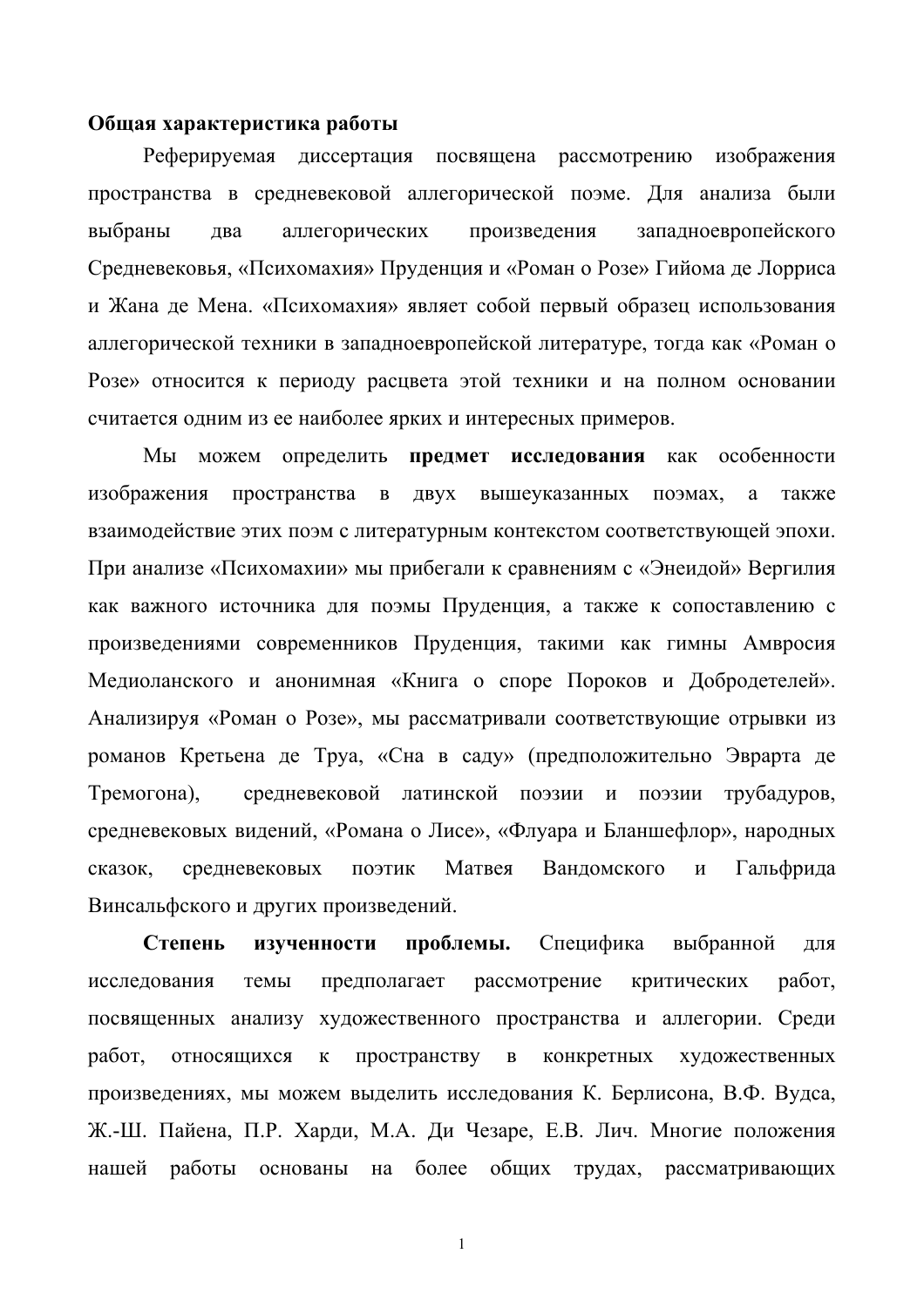литературную топику: здесь следует упомянуть работы М.М. Бахтина, А.Я. Гуревича, Б.А. Успенского, Ю.М. Лотмана, Ж. Ле Гоффа, Е.А. Мельниковой, П. Зюмтора, Ж. Башляра, У. Эко, В.Н. Топорова и М. Элиаде. При этом мы не обнаружили исследований, где было бы предпринято последовательное рассмотрение топики «Психомахии» (хотя элементы такого анализа присутствуют в работе П.Ф. Беатриче). В то же время по отношению к «Роману о Розе» изображение пространства изучалось многими исследователями - в частности, А. Стрюбелем, Ж. Дюфурне и Д. Пуарьоном - как часть работ с более обширной тематикой, и во внимание принимались лишь некоторые аспекты этого изображения. Следует упомянуть отдельно статью Ж.-Ш. Пайена<sup>1</sup>, рассматривающую пространство и время в «Романе о Розе», но и в этом случае речь идет о частичном рассмотрении проблемы.

Среди работ вышеупомянутых ученых для нашего исследования особую ценность представляют труды Ю.М. Лотмана, в которых рассматривается художественное пространство: речь идет о статьях «О метаязыке типологических описаний культуры», «О понятии географического пространства в русских средневековых текстах», «Проблема художественного пространства в прозе Гоголя», «Заметки о художественном пространстве»<sup>2</sup>. Из этих работ мы заимствовали принцип разделения пространства на «свое» и «чужое», «внутреннее» и «внешнее», а также принцип проведения границы и разделения персонажей на «свободных» и «закрепленных».

Исследования, посвященные аллегории в литературе, достаточно многочисленны. Перечисляя работы, составляющие методологическую базу нашего исследования, следует упомянуть работы А. Моро, Н.В. Забабуровой, И.А. Протопоповой, Дж. Уитмена, Д.Л. Медсен, Е.В. Клюевой, А. Стрюбеля, Ж.Ф. Тома, К.С. Льюиса, Х.Р. Яусса, К. Ринджера, П. Зюмтора, Э. Дуде, Ж. Даана, Ш. Пепена, О.Е. Нестеровой, Й. Хейзинги и У. Эко.

 <sup>1</sup> Payen J.-Ch. L'espace et le temps dans le Roman de la rose. // Romanistische Zeitschrift für Literaturgeschichte/Cahiers d'histoire des littératures romanes 2, 1978. Pp. 253-58.

<sup>&</sup>lt;sup>2</sup> Лотман Ю.М. Избранные статьи. Том 1. Таллинн, Александра, 1992. Стр. 386-464.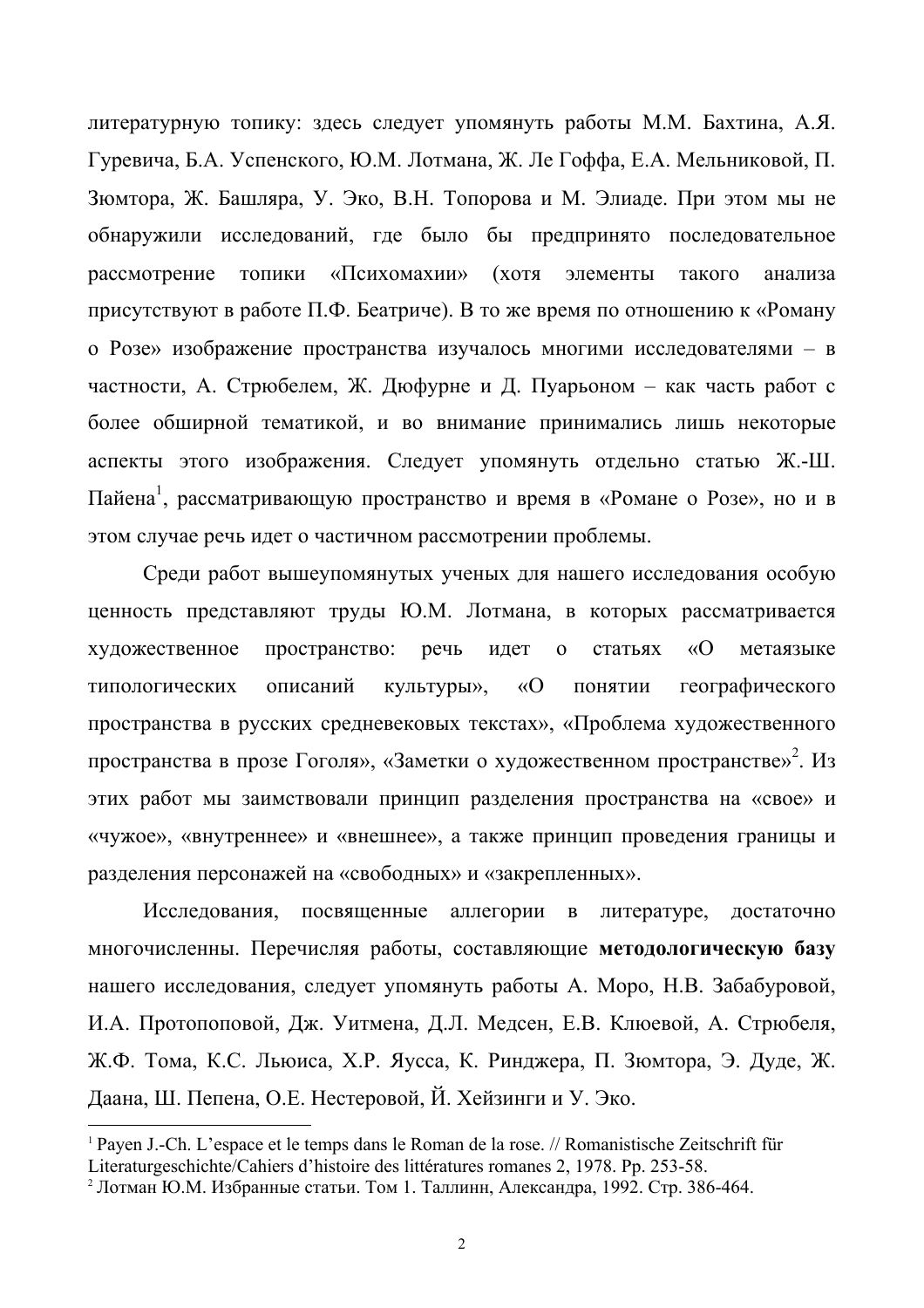Научная новизна диссертационной работы проявляется в том, что исследование пространства в «Психомахии» и «Романе о Розе» впервые предпринимается последовательно. О новизне можно говорить также в связи с тем, что в рамках этой работы рассматриваются достаточно малоизученные произведения, такие как гимны Амвросия Медиоланского, «Книга о споре Пороков и Добродетелей», «Флуар и Бланшефлор» и др. В частности, рассмотрение изображения пространства в «Книге о споре Пороков и Добродетелей» производится впервые.

Цель данной работы - выявление особенностей изображения пространства, связанных с аллегорическим характером произведения.

Эта цель предполагает следующие задачи:

1) анализ изображения пространства в каждой из рассматриваемых поэм в отдельности с последующим сопоставлением,

2) сопоставление с литературными произведениями соответствующей эпохи.

3) определение степени влияния жанра произведения на изображение пространства в нем и характер изображения пространства в зависимости от критической интерпретации термина «аллегория».

Практическая значимость диссертации связана с возможностью использования ее основных положений в общих курсах по истории средневековой литературы, a также  $\bf{B}$ спецкурсах, посвященных аллегорическим произведениям. Также результаты диссертации могут быть использованы при анализе изображения пространства в художественном произведении, особенно - в литературе Средневековья.

Апробация результатов диссертации. Отдельные главы  $\overline{M}$ вся диссертация целиком обсуждались на заседаниях кафедры истории зарубежной литературы филологического факультета МГУ им. М.В. Ломоносова. Основные положения работы были изложены в докладах на Международной научной конференции «Ломоносов-2011» и «Ломоносов-2012», конференции ИМЛИ

 $\overline{3}$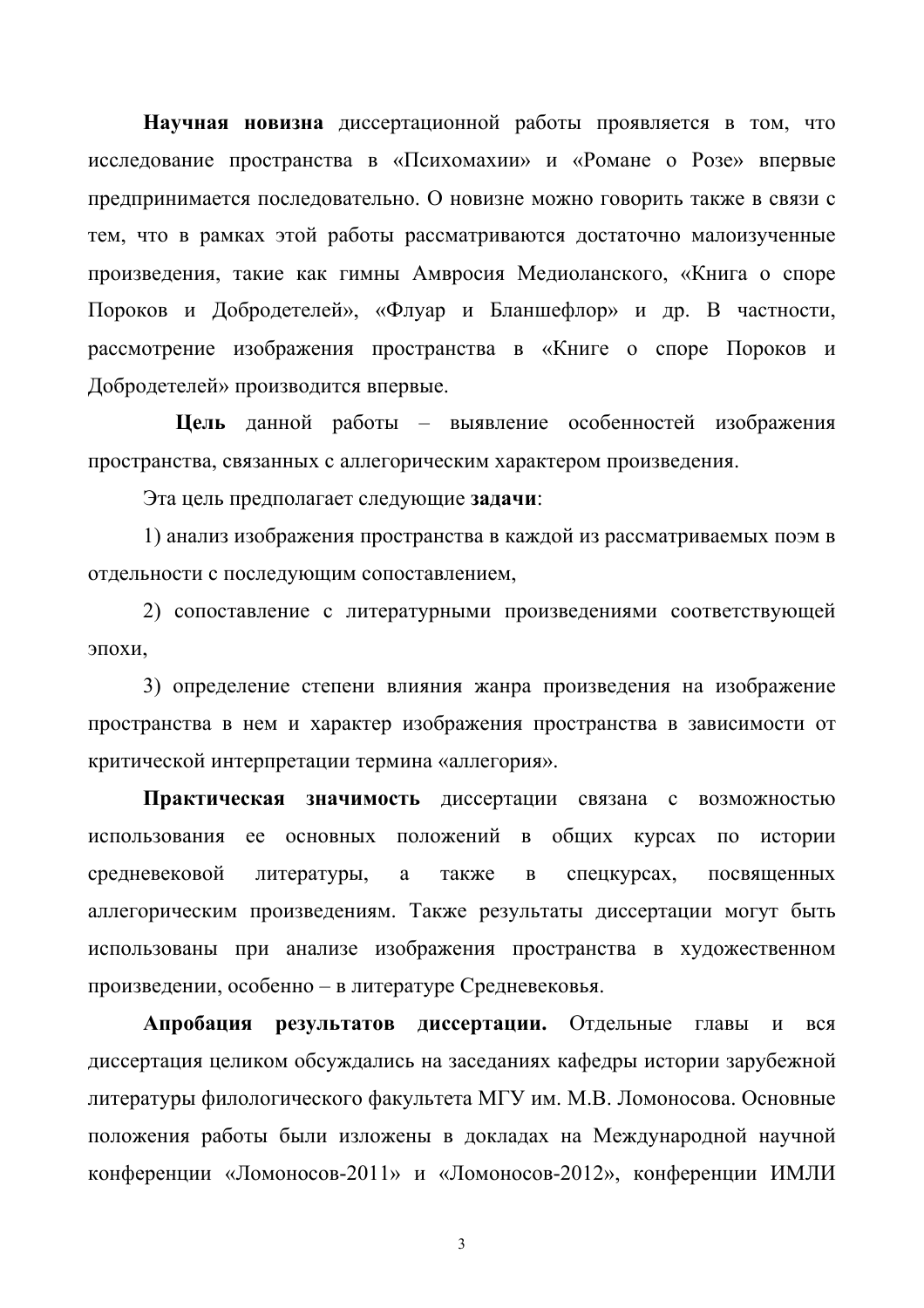РАН «Миф и символ в литературе и фольклоре» и конференции СмолГУ «Риторика в свете современной лингвистики».

Структура диссертации. Работа состоит из введения, двух глав, заключения, библиографии и трех приложений.

## Основное содержание диссертации

**Bo** введении формулируется проблема, которой посвящено исследование, определяется актуальность, новизна и практическая значимость диссертации, а также кратко характеризуются основные работы, составляющие методологическую базу исследования. Ocoбoe внимание уделяется рассмотрению развития аллегорической техники в двух ее ипостасях: как аллегорического письма, подразумевающего иносказательное прочтение написанного, и как собственно изображения персонификаций.

Первая глава посвящена рассмотрению «Психомахии» Пруденция, анализу изображения пространства в этом произведении и его связи, с этой точки зрения, с художественными произведениями Античности и раннего Средневековья. Отметим. рассматриваем **что** MЫ Пруденция как средневекового автора, по нескольким причинам, среди них - влияние, которое «Психомахия» оказала на средневековую культуру; переходный характер эпохи Пруденция и явная христианская ориентация его поэмы.

После краткого пересказа основных событий «Психомахии» MЫ обращаемся к композиции поэмы и определяем особенности ее построения. В ее структуре закономерно выделить две части, первая из которых является прологом ко второй. В первой части речь идет о событиях, описанных в Ветхом Завете, тогда как вторая представляет само сражение между Пороками и Добродетелями. Пролог является прообразом, по выражению Пруденция figura, основной части. Это соотношение выявляется и на уровне представления пространства - Пруденций в конце вводной части говорит о «маленькой

 $\overline{4}$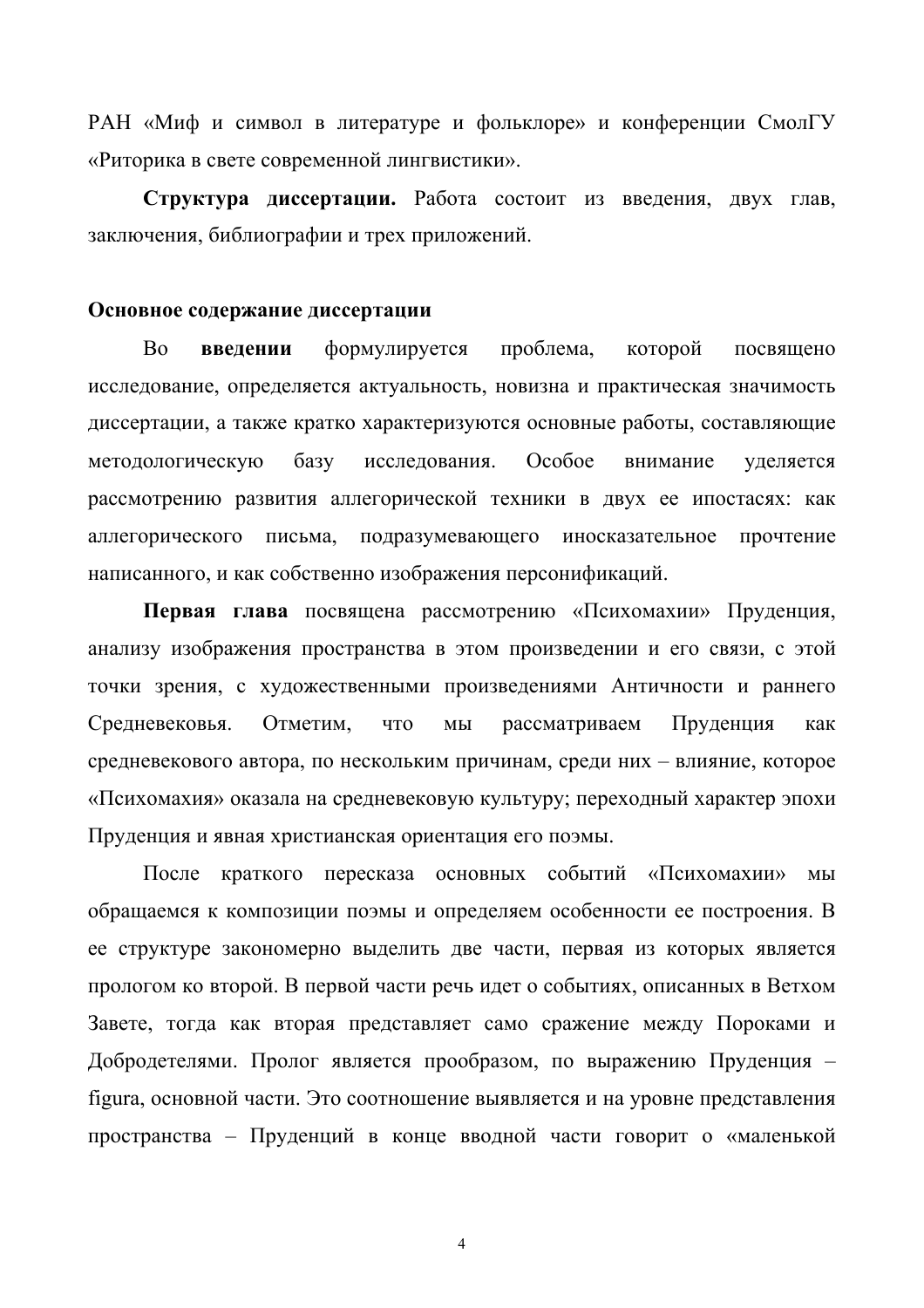хижине стыдливого сердца», куда снизойдет Христос. Это позволяет говорить о спациализации этического образа.

Затем мы переходим к сопоставительному рассмотрению топики у Пруденция и Вергилия. Выбранные произведения отличаются по объему двенадцать книг «Энеиды» и 983 стиха «Психомахии», что не может не передачу ландшафта. Рассмотрев изображение также и на ПОВЛИЯТЬ пространства в этих поэмах, мы пришли к следующим выводам о различиях между ними:

Основным локусом «Психомахии» является душа, она же - поле битвы. Мир «Энеиды» более многогранен, он включает в себя разные земли, водное пространство, но также и места сражения.

Вергилий часто прибегает к детальному описанию ландшафта, тогда как у Пруденция характеристики местности даются достаточно редко.

Мир у Пруденция сужен до рамок одного тела - которое в то же время является телом каждого человека и по своим пространственным координатам соответствует всему миру. У Вергилия же мир представлен во всем его многообразии, и столь однозначного сопоставления микро- и макрокосма, как у Пруденция, нет.

Говоря о таком явлении, как «микроконтинуум»<sup>3</sup>, следует отметить, что у Пруденция микроконтинуумы встречаются крайне редко, тогда как в «Энеиде» мы видим достаточно примеров этого явления. Это связано с общей характеристикой пространства в рассматриваемых произведениях - для «Энеиды», где универсум предстает как многогранное явление, естественно присутствие различных уголков этого мира, в то время как в «Психомахии»

<sup>&</sup>lt;sup>3</sup> Речь идет о так называемых «micro-espaces littéraires», которые рассматриваются в статье A. Фернандес-Зойля. Под «микроконтинуумом» мы, вслед за автором статьи, понимаем пространства. ограниченное какими-либо рамками описание  $\mathbf{H}$ представляющее определенный участок, отдельный от других. Fernandez-Zoïla A. Micro-espaces littéraires et espace textuel originel. // Littérature, № 65, 1987. Pp. 70-83.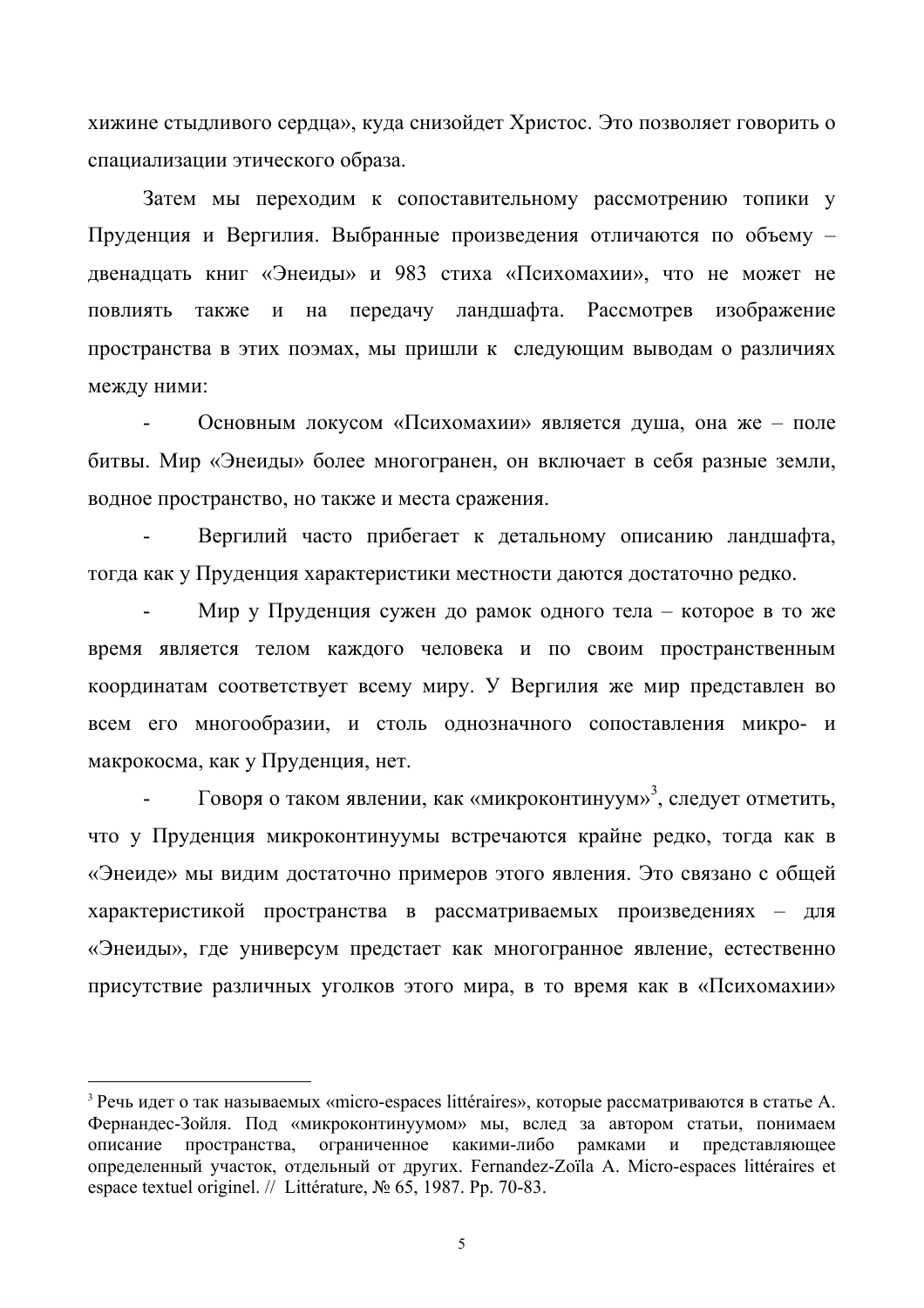главным локусом является поле битвы, оно же - душа человека, что не предполагает «дробления» пространства.

Отметим такое свойство пространства у Вергилия, как его пониженную дискретность: например, автор уделяет значительное внимание промежуточным этапам пути героев, что позволяет представить его более цельным. В то же время у Пруденция дискретность пространства выражена в значительной степени.

Пейзаж в «Энеиде» достаточно часто подвижен, у Пруденция же он бывает статичным. Такая статичность может быть связана с тем фактом, что в поэме речь идет о неизменном положении вещей. Параллель этому явлению можно найти в средневековых скульптурах на фасадах соборов Парижа и Амьена, где Добродетели изображены как неподвижные фигуры, тогда как Пороки представлены в действии. Однако не следует забывать, что основное действие поэмы - битвы, предполагающие по сути своей движение, но при этом и в них Добродетели будут вести себя менее «суетливо», чем Пороки.

Используемая нами оппозиция «свое/чужое» опирается на теорию Ю.М. Лотмана о соотношении этих двух типов пространства. Пространство «Психомахии» не нейтрально: оно находится то во власти Пороков (до начала сражения), то переходит к Добродетелям. В «Энеиде» же пространство находится во власти языческих богов, которые в каком-то смысле являются функцией этого пространства: так, Нептун - воплощение моря.

При рассуждении об оппозиции «закрытое/открытое пространство» акцент делается на закрытом пространстве в прологе «Психомахии», где одна и та же реалия - сердце - получает различные трактовки в соответствии с теорией четырех уровней толкования: исторического, аллегорического, морального и анагогического смыслов. В «Энеиде» закрытое пространство представлено, в частности, в описании храма Юноны, изображение которого позволяет провести параллели с храмом Души из «Психомахии».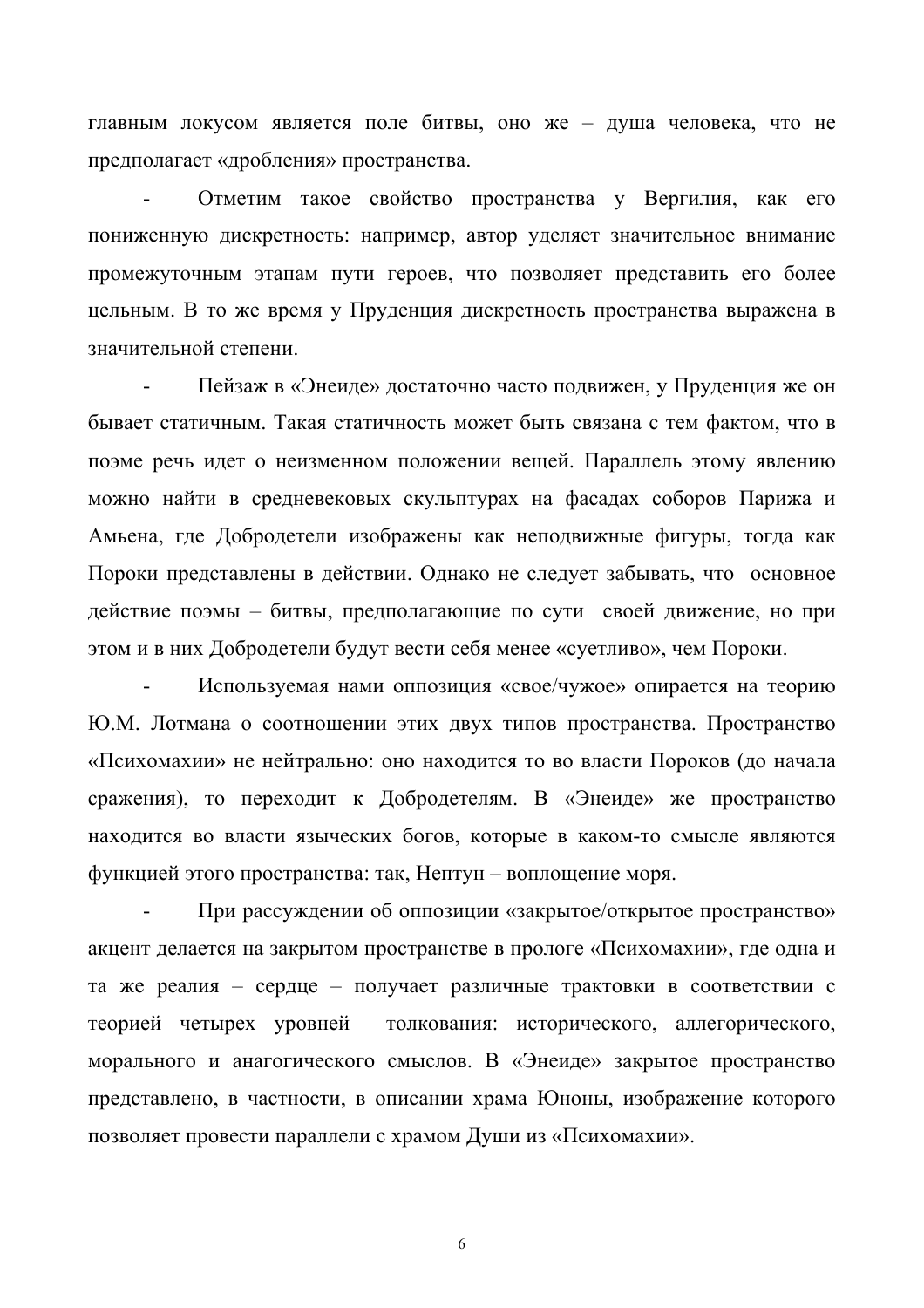Обращаясь к изображению ада у Пруденция и Вергилия, мы рассматриваем три реалии, имеющие отношение к наименованию ада, а именно - Тартар, Аверн и Стикс. Проследив функционирование этих наименований у античных авторов, в частности – у Вергилия и Стация, мы приходим к выводу о том, что образ ада достаточно разработан в античной литературе, тогда как у средневековых авторов, таких как Пруденций, Амвросий Медиоланский, Седулий Скотт и Филипп Канцлер, функционирование этих наименований зачастую сводится к простому упоминанию.

Следующий раздел посвящен рассмотрению особого явления в поэме: сражения происходят, с одной стороны, на поле (gramineo in campo, v. 40 - «на зеленеющем поле»), с другой стороны - в душе человека, как следует из самого названия поэмы и из ее сюжета. Это порождает противоречие на уровне изображения пространства, которое становится особенно заметным в речи Гордыни, обращенной к Думе Смиренной, где ландшафтные элементы соединены с физическими, то есть одна и та же реалия может обозначаться и как «берега», и как «тело». Нам представляются возможными три пути объяснения этого явления. Во-первых, в Средние века было широко известно библейское положение о том, что человек создан из земли, или, в других версиях – из глины: «И создал Господь Бог человека из праха земного» (Книга Бытия, 2:7), и, следовательно, понятия «земля» и «человек» могут считаться равнозначными. Второе объяснение связано с рассмотрением данных пространственных «пластов» как частей связанных между собой микрокосма и макрокосма, о чем пишет А.Я. Гуревич в «Категориях средневековой культуры» в главе «Макрокосм и микрокосм»<sup>4</sup>. Под микрокосмом в данном случае понимается человек, человеческое тело, под макрокосмом - большой мир, вселенная. Взаимодействие этих двух явлений и порождает упомянутое противоречие в «Психомахии». Третий аспект, который следует принимать во внимание при рассмотрении данной проблемы, - жанровый характер

<sup>4</sup> Гуревич А.Я. Категории средневековой культуры. М., Искусство, 1984. Стр. 38-82.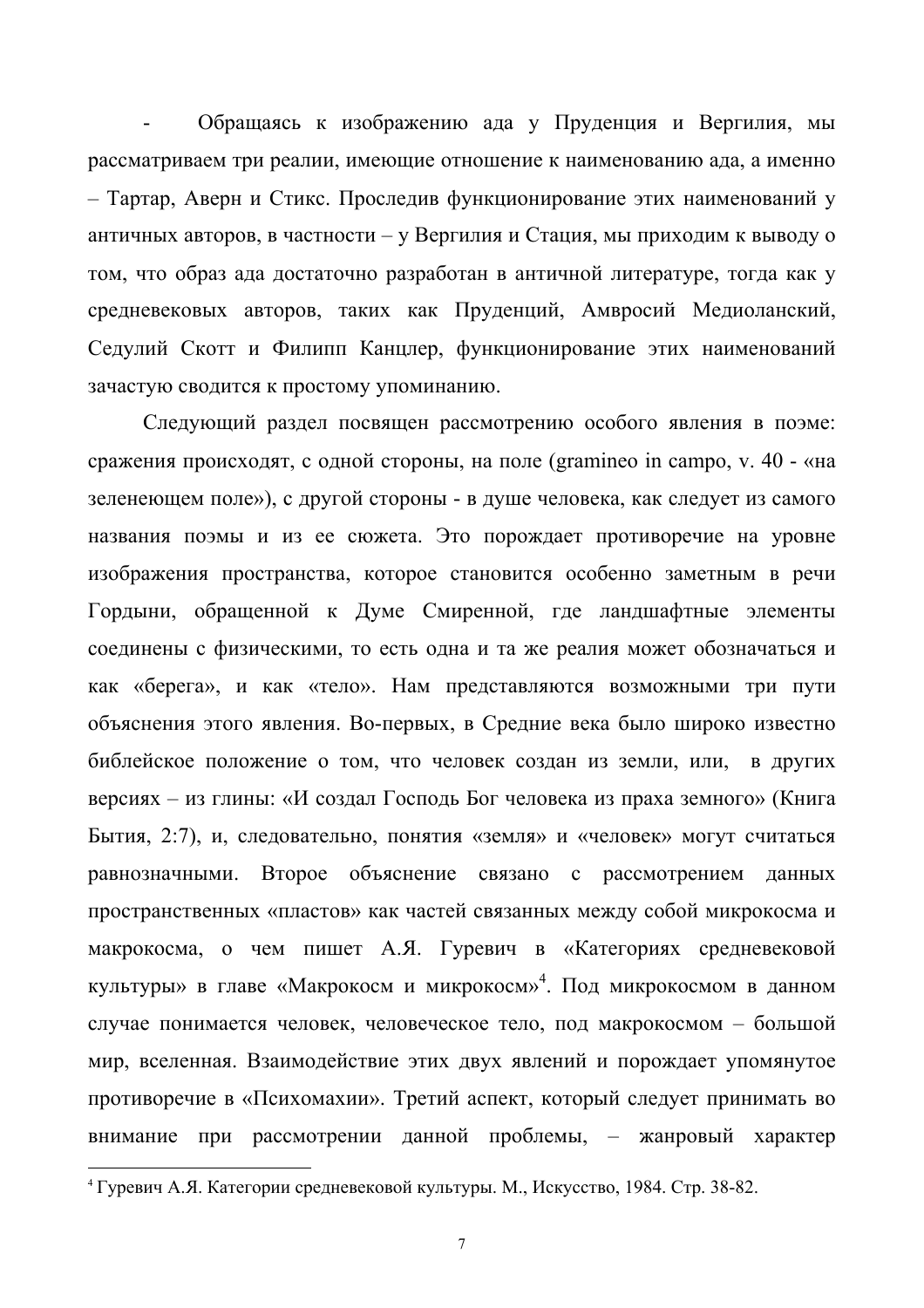анализируемого произведения. В «Психомахии» сильно влияние эпического жанра, а одним из традиционных локусов эпоса является поле битвы. «Моральный» же континуум связан с влиянием христианской литературы. Таким образом, сочетание двух пластов в топике «Психомахии» может быть объяснено при обращении к взаимодействию жанров.

Привлекая к анализу произведения, современные «Психомахии», мы обращаемся к «Книге о споре Пороков и Добродетелей». Пространство, при всей его фрагментарности, предстает в «Книге» достаточно сложно организованным. Наиболее очевидные пространственные координаты заданы трехчастной оппозицией «рай/небеса - земля - ад». Также топика «Книги» организована по принципу и других оппозиций: внешнее/внутреннее, низшее/среднее/высшее. Эти оппозиции тоже получают дополнительную нравственную окраску: так, утверждается превосходство внутреннего над внешним, а высшему не следует завидовать с нижних позиций. Еще одна пространственных отношений, присущая «Книге» особенность ЭТО присутствие существительных, которые приобретают  $\overline{B}$ контексте «сердце». При обобшаюший смысл. таких как введении этого существительного подразумеваются сердца всех людей, и, соответственно, осуществляется переход на более общий уровень пространства. Основным способом организации пространства в «Книге» является нравственная вертикаль. При этом, если сопоставить этот факт с проведенным нами анализом пространственной организации в «Энеиде» и «Психомахии», можно утверждать, что в «Энеиде» вертикали будут пространственными, в то время как в «Книге» и «Психомахии» - прежде всего нравственными. Это явление позволяет говорить о смещении в самой проблематике произведений, где на передний план выходит проблематика нравственная.

Осуществленный в первой главе анализ приводит к определенным выводам. Прежде всего, организация пространства в «Психомахии» выглядит достаточно независимой по отношению к ее источнику - «Энеиде». При том,

 $\,8\,$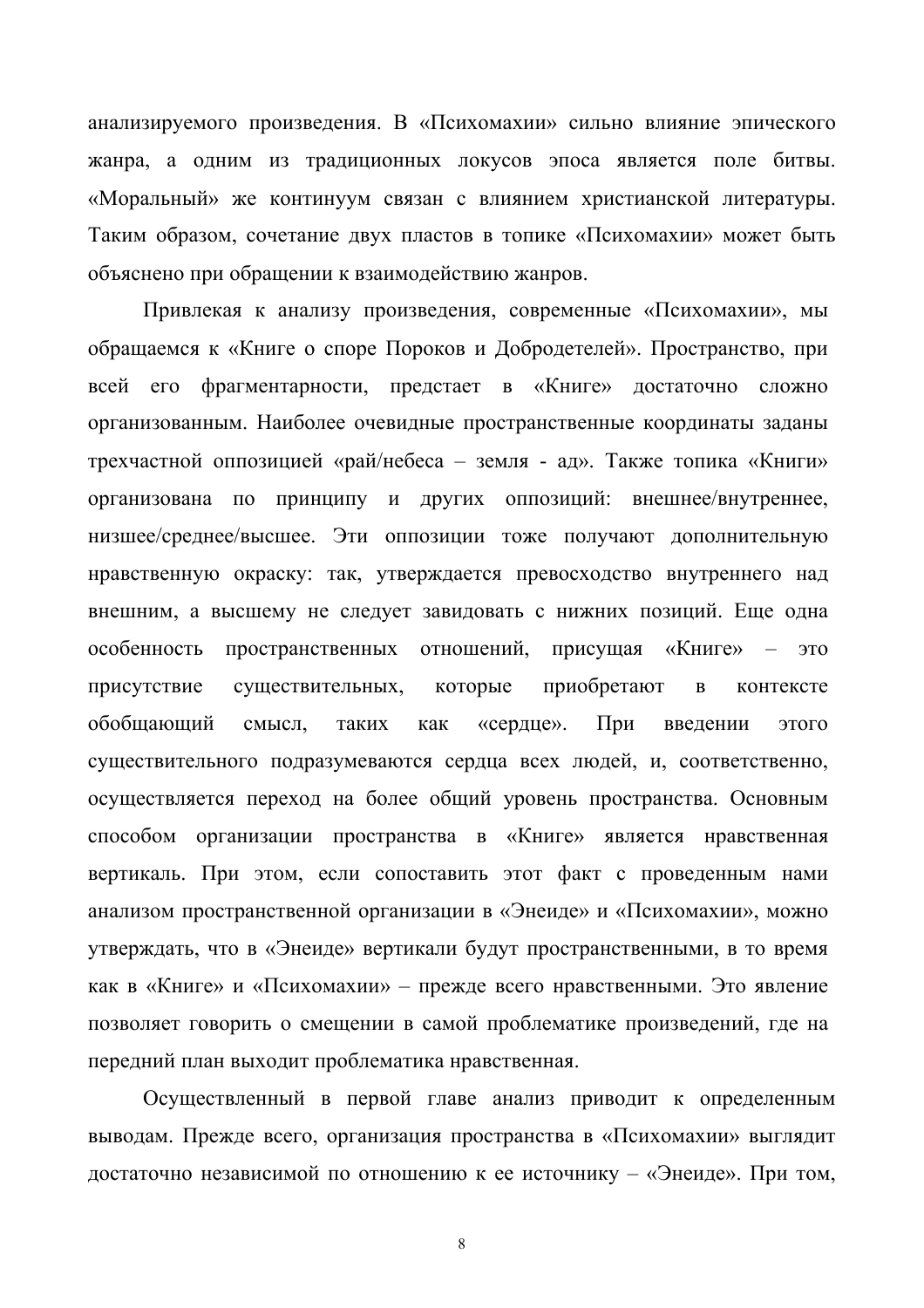что «Энеида», безусловно, являлась отправной точкой для Пруденция, он использует ее материал скорее по принципу «от противного», так как поэма Пруденция имеет принципиально иную цель, нежели поэма Вергилия. При сравнению с «Энеидой» становится заметным безразличие Пруденция к конкретному пространству и внимание к духовному. В представлении пространства в «Психомахии» прослеживается двойственное влияние Античности и христианства. При этом ориентация Пруденция на Вергилия видна по конечной цели событий произведения: строительство храма души становится такой же целью для Добродетелей, как для Энея - заложение нового города. Что касается самого изображения пространства у Пруденция, то немаловажно, что мир в поэме предстает двойственно: как мир библейских событий и как мир человеческой души. Главным локусом «Психомахии» является человеческая душа. В изображении этой души совмещены два пространственных аспекта: физический и моральный. Помимо этого, в «Психомахии» одним из основных способов организации пространства является нравственно-ценностная вертикаль. При рассмотрении нижней ступени этой вертикали нам удалось выявить, что те существительные, которыми эта вертикаль представлена в «Психомахии» - Тартар, Аверн и Стикс - являются более разработанными образами в Античности, нежели в эпоху Пруденция. В нашем исследовании мы отмечаем, что в раннесредневековой христианской литературе на первый план выходит внутренний мир человека, представленный ПОМОШЬЮ обобшающе-телесных  $\mathbf{c}$  $\overline{\mathbf{M}}$ нравственных обозначений, и интерес к этому миру, а также к борьбе за него между Пороками, становится доминантой в литературных Лобродетелями и произведениях. Пристальное внимание к этому миру и становится причиной будущего расцвета аллегорической техники, так как «с помощью аллегории можно сделать зримым невидимое, буквально показать внутренний мир человека с его чувствами, переживаниями, размышлениями». Эти выводы

<sup>&</sup>lt;sup>5</sup> Клюева Е.В. Мельница мысли. Поэзия Карла Орлеанского. М., ПСТГУ, 2005. Стр. 37.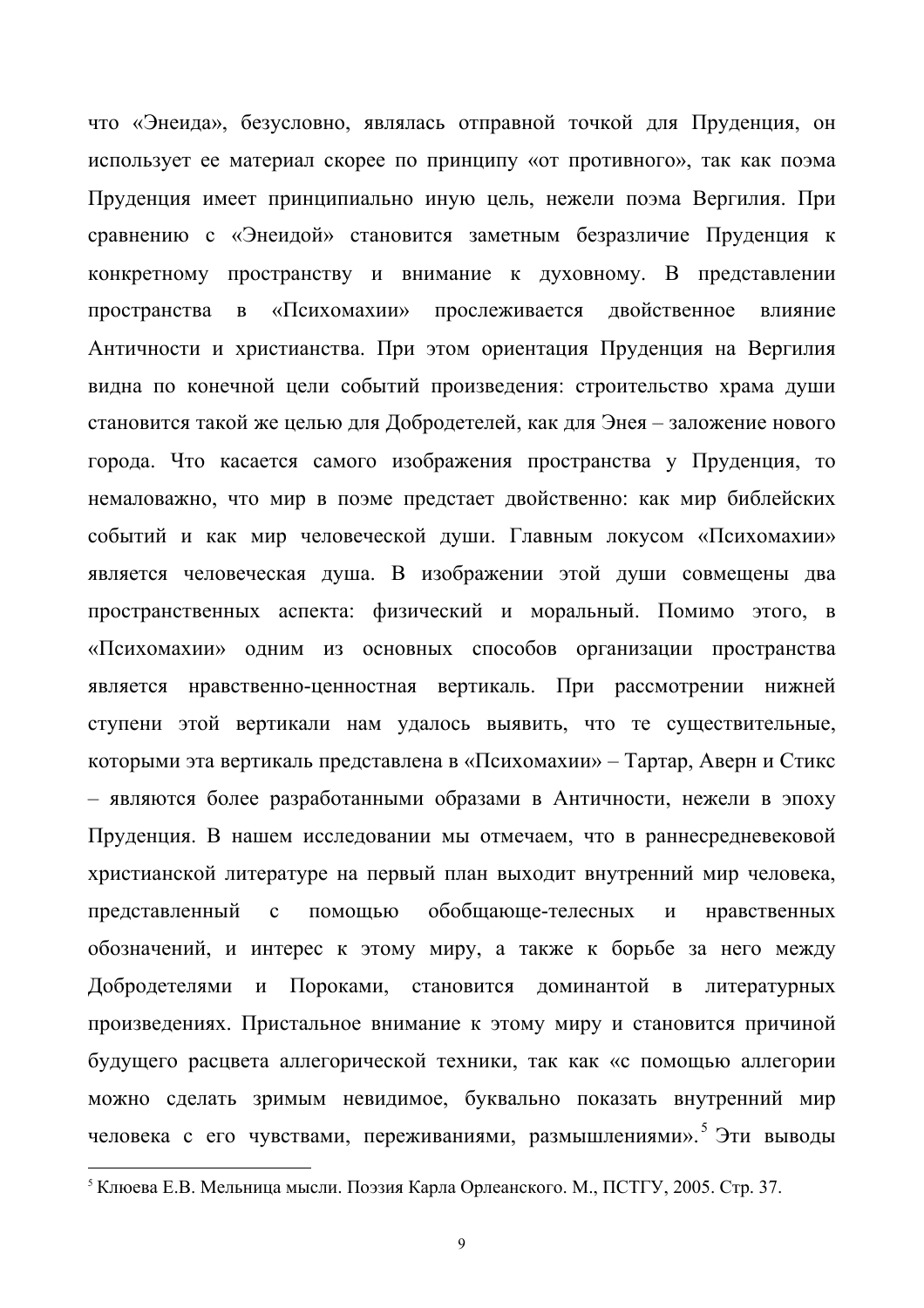позволяют утверждать, что представление пространства в «Психомахии» - один из важных аспектов этого новаторского для своей эпохи произведения.

Во **второй главе** дается общая характеристика двух частей «Романа о Розе», приводятся некоторые сведения о Гийоме де Лоррисе и Жане де Мене. Структура «Романа» определяет подход к изображению пространства в нем: нам представляется обоснованным рассмотрение двух частей по отдельности, как это делается в значительном числе критических работ, посвященных «Роману» $6$ .

«Роман о Розе» начинается с введения, которое подготавливает включение «иной реальности» в произведение. Помещая основное действие «Романа о Розе» в реальность сновидения, Гийом де Лоррис воздействует и на характер изображаемого пространства: оно приобретает определенную условность, и по определению перемещения персонажей, в первую очередь главного героя, в нем становятся внешне менее мотивированными, чем в «реальном» мире, сохраняя свою упорядоченность.

С темой сна в «Романе о Розе» связан мотив, популярный в куртуазной литературе: реверди, то есть описание весенней пробуждающейся природы. Ему отведены строки 45-83 «Романа», в которых упоминаются месяц май, расцветающая природа, «новое платье» (v. 60) земли, соревнование ранее молчавших птиц в пении. Мы проводим сопоставление этой части «Романа о Розе» с аналогичными стихотворениями Марбода Реннского, Гильома Аквитанского и Бернарта Вентадорнского. Приведенные отрывки показывают такие особенности реверди, как «рамочная» функция природы и слияние природного и духовного начал.

<sup>&</sup>lt;sup>6</sup> CM. Poirion D. Le Roman de la Rose. Paris, Hatier, 1973.; Strubel A. Le Roman de la Rose.; Guillaume de Lorris. Le Roman de la Rose. Paris, Flammarion, 1999; Dufournet, Jean, éd., Études sur le "Roman de la Rose" de Guillaume de Lorris, Paris, Champion, 1984; Mélanges offerts à Rita Lejeune. Gembloux, Duclot, 1969 и др.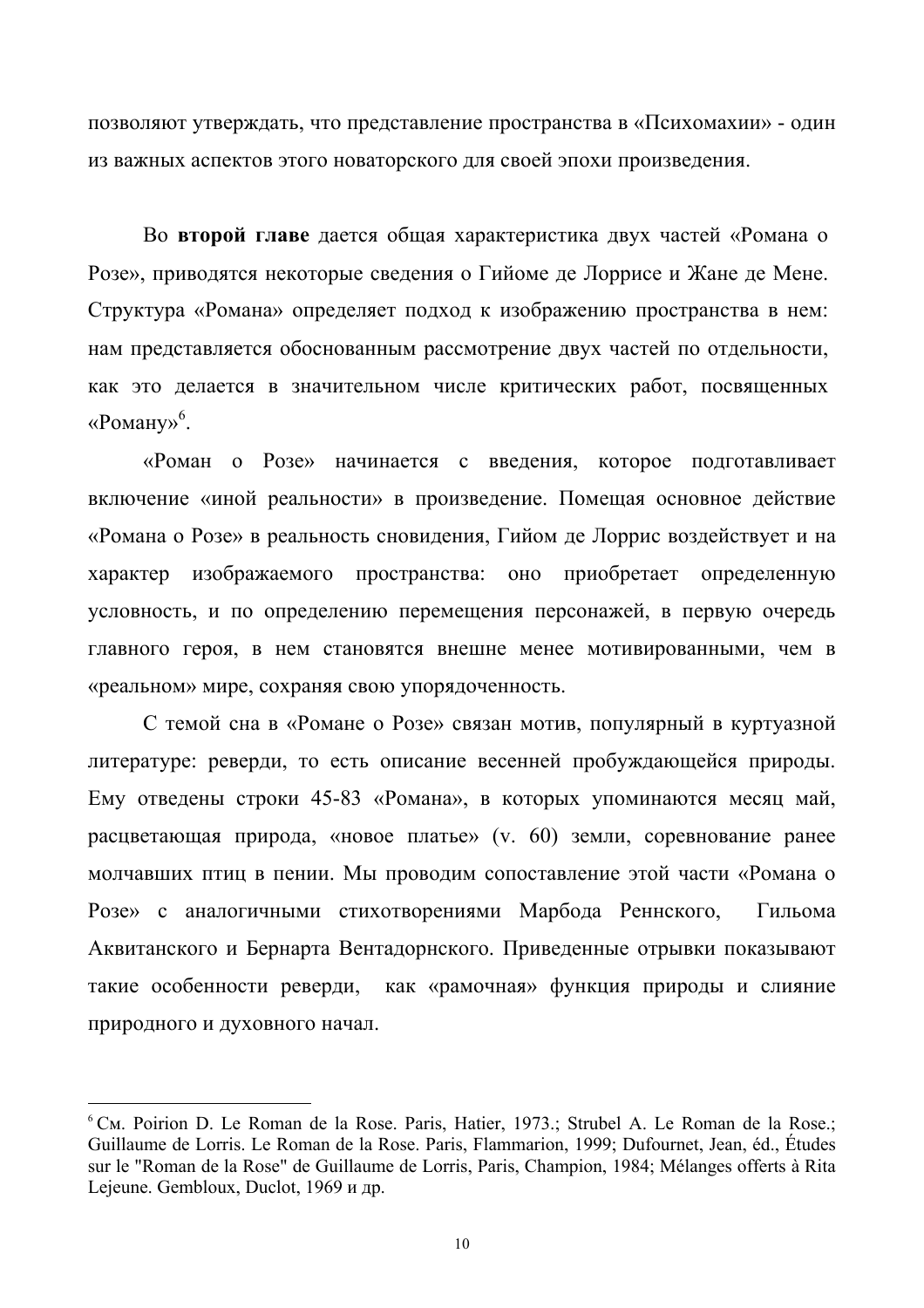Следует сказать, что реверди связана с любовной темой, которая передает внутреннее состояние героя, его способность к любви, что коррелирует с изображением пространства в начале романа.

Прежде чем перейти к рассмотрению основной части «Романа о Розе», мы делаем необходимое отступление о способах его прочтения в соответствии с теорией четырех смыслов: буквальный смысл - молодой человек находит в саду розу и хочет ее сорвать. Аллегорический смысл, он же - типологический, соответствует любовной истории. Тропологический, или же моральный смысл заключается в ars amandi, которое содержит в себе поэма. Мистический, или же анагогический смысл заключается в возможности появления мистической Розы. Интересным представляется также прочтение, предложенное Ж. Каменец': путь героя рассматривается как мистический опыт с соответствующими этапами. Для рассмотрения изображения пространства имеют значение прежде всего два первых этапа, выделенных Ж. Каменец: пробуждение и очищение. Первая стадия - пробуждение - связывается с возникающим у субъекта мистического опыта осознанием божественной (divine) реальности. Герой «Романа о Розе» переживает тройное пробуждение: начало нового дня, приход весны и собственно ложное пробуждение во сне. Стадия очищения связана с водой, упоминающейся в «Романе»: в первый раз - когда герой умывается после пробуждения, и во второй раз - когда он приходит к реке. При этом, глядя в реку, герой видит в ней только гальку на дне, что, согласно Ж. Каменец, передает его недостаточную подготовленность к восприятию высшей Реальности. Интересно также. **ЧТО** река например.  $\overline{B}$ сказочномифологическом контексте или в рыцарских романах - достаточно часто является преградой, которую необходимо преодолеть. В «Романе о Розе» герой не делает этого и идет вдоль реки, так как его поиски еще не начались. В

<sup>&</sup>lt;sup>7</sup> Kamenetz G. La Promenade d'Amant comme expérience mystique. // Etudes sur le Roman de la Rose. Paris, Editions Champion, 1984. Pp. 83-104.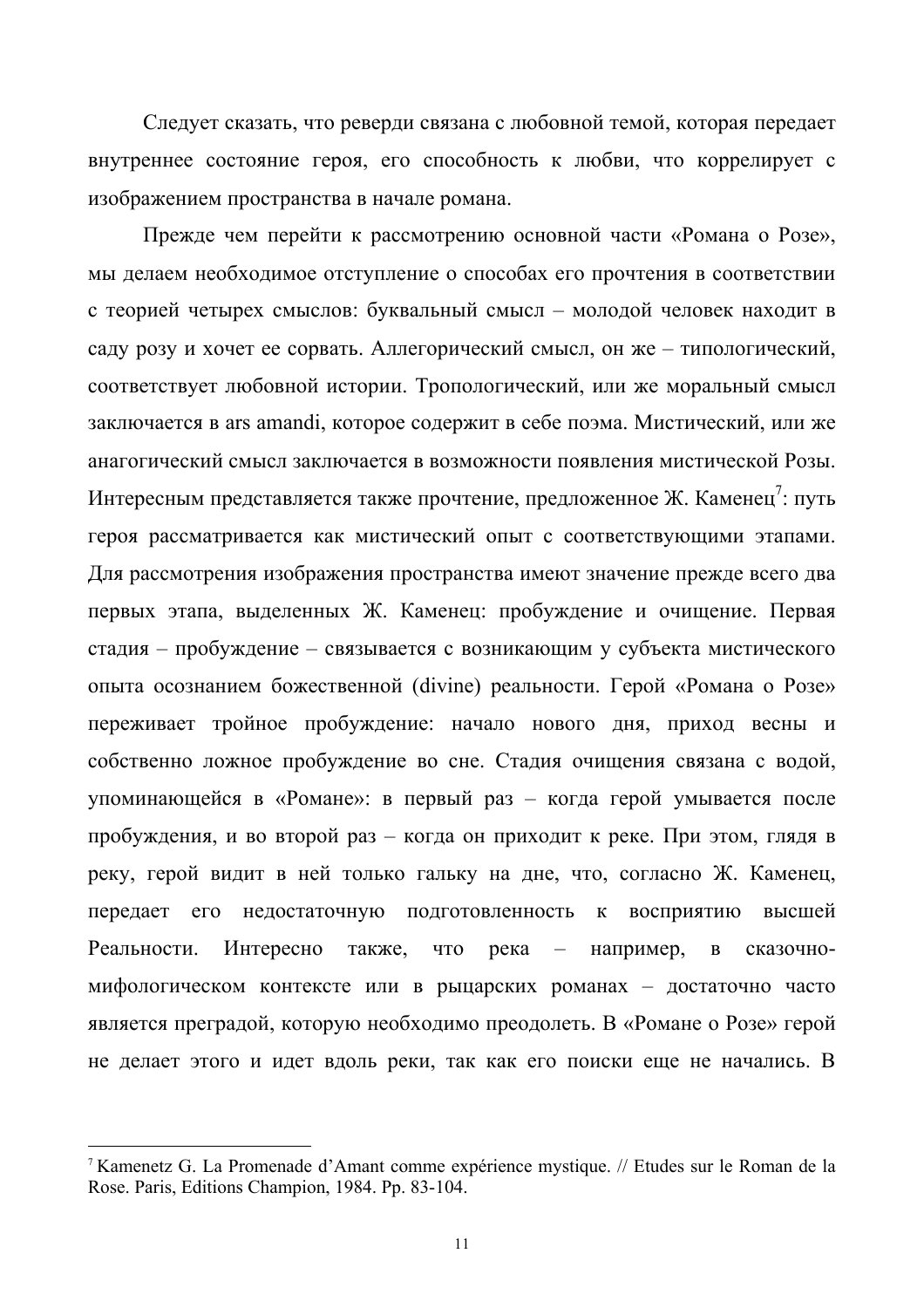отличие от героев рыцарских романов, он не ищет приключений, это приключения случаются с ним. Так на его пути появляется сад Отдохновенья.

Одно из главных свойств сада - его неприступность. В основном персонажи распределены относительно сада следующим образом: Пороки представлены на стенах снаружи, Добродетели же находятся внутри. Но существуют и исключения из этого правила: фигуры Пороков есть и внутри сада.

Говоря о Пороках и Добродетелях у Гийома де Лорриса и Пруденция, следует признать, что они не сходятся в своей системе персонажей с христианским представлением  $\Omega$ главных Пороках традиционным  $\boldsymbol{M}$ Добродетелях в Средние века. Причина в том, что во времена Пруденция эта концепция еще не была сформирована полностью: существовали лишь представления о восьми греховных страстях. Гийом де Лоррис, в свою очередь, выбирая аллегорические фигуры для своего произведения, основывался прежде всего на их соотнесенности с куртуазным миром: так, Пороки у него представляют качества, которые исключают человека из куртуазного мира (как Опасность и Злой Язык), тогда как Добродетели, наоборот, являются необходимым условием для доступа к этому миру (например, Щедрость, Беззаботность и Красота). Рассматривая роль Пороков и Добродетелей в «Романе о Розе», мы также обращается к миниатюрам, сопровождающим рукописи.

После описания Пороков, изображенных на внешних стенах, герой упоминает о том, что стены являли собой квадрат. Некоторые интерпретации фигуры квадрата могут быть приложимы к саду Отдохновенья из «Романа»: «он [квадрат] – символ земли, в противоположность небу, но также, на другом уровне, он - символ созданного мира, земли и неба, в противоположность нетварному и создателю, он – антитеза трансцендентного»<sup>8</sup>. Квадрат – форма Небесного Иерусалима и, по аналогии с ним - храма Души из «Психомахии».

<sup>&</sup>lt;sup>8</sup> Chevalier J., Gheerbrant A. Dictionnaire des symboles. Paris, Robert Laffont/Jupiter, 2004. P. 165.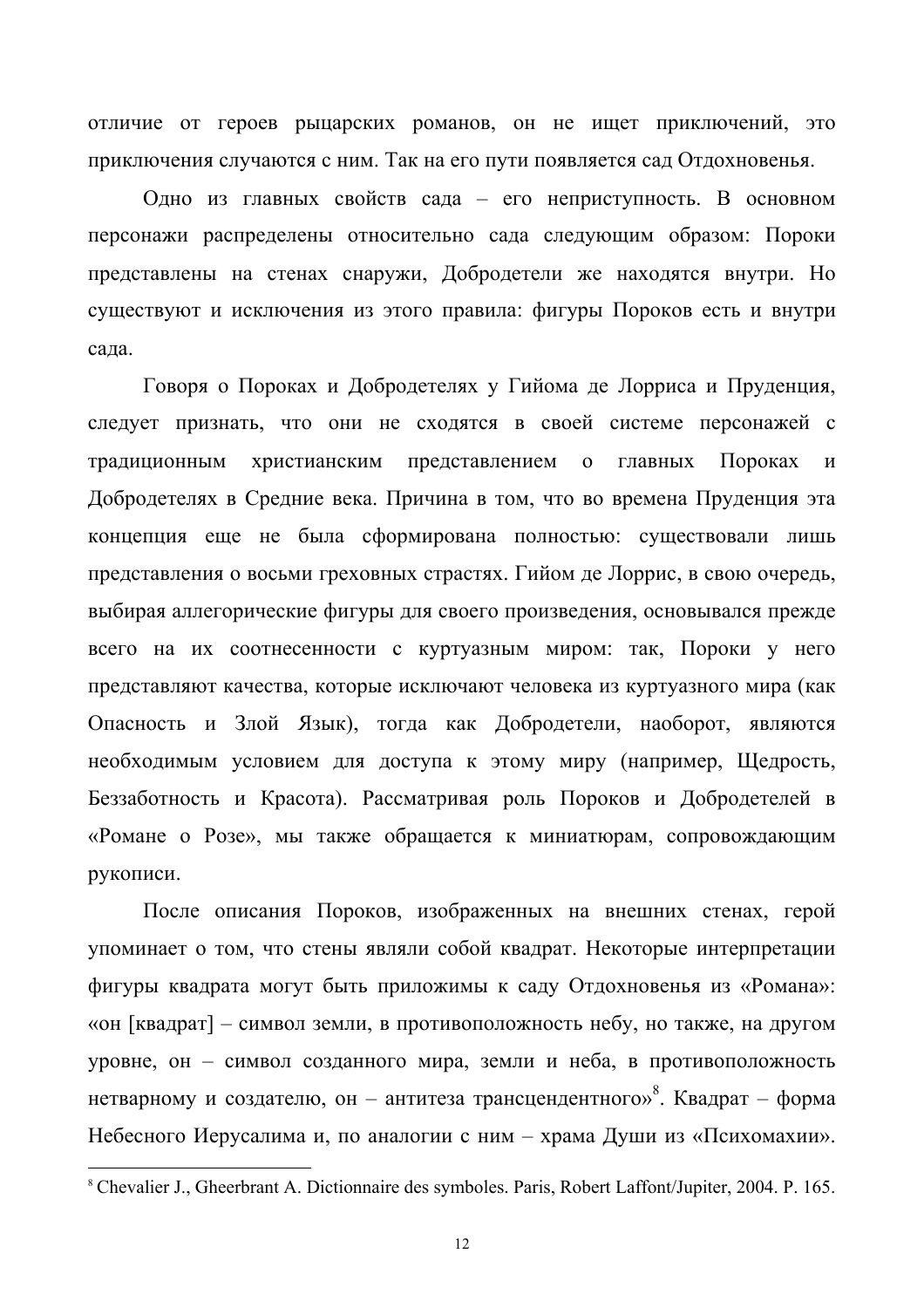Это показывает совершенство данной формы, при этом совершенство как земное, так и небесное. Отметим, что в миниатюрах «Романа» квадрат практически никогда не изображается: чаще его заменяют более сложные фигуры.

Стена сада – первая значимая преграда в «Романе». Она являет собой границу, в терминологии Ю.М. Лотмана, и заключает внутри себя идеальный мир, отделяя его от остального пространства. Типологически изображение ограды-препятствия для героя восходит к описаниям подобных препятствий в волшебной сказке. Изображению сада Отдохновенья в «Романе» соответствует описание дворца в тридевятом царстве, при этом следует отметить, что и первый, и второй - часть внешнего пространства для героя. Интересно также что, характеризуя тридевятое царство, В.Я. Пропп отмечает такую частую его особенность как териоморфизм, - населенность персонажами-животными<sup>9</sup>. В «Романе о Розе» обитатели сада Отдохновенья также сущностно отличаются от людей, это - аллегорические персонажи.

Дверцу в сад герою открывает Беззаботность (Oiseuse), которая становится его проводником в новый мир. При этом герой уже подготовлен к такому переходу: он прошел стадии пробуждения и очищения в своем мистическом развитии, причем последним этапом в стадии очищения стало созерцание фигур Пороков на стене - таким образом показывается, что герой чист от их неблагоприятного влияния. Эпизод с проникновением героя в сад при помощи Беззаботности может быть прочитан достаточно однозначно: так автор дает понять, что в куртуазный мир могут попасть лишь те, у кого есть свободное время – otium (от этого слова происходит само Oiseuse) и желание потратить это время на то, чтобы ухаживать за собой (vv. 572-574).

В изображении самого сада Отдохновенья взаимодействуют элементы описания земного рая и locus amoenus. Оба этих явления широко представлены

<sup>&</sup>lt;sup>9</sup> Пропп В.Я. Исторические корни волшебной сказки. СПб., Издательство Санкт-Петербургского университета, 1996. Стр. 286-287.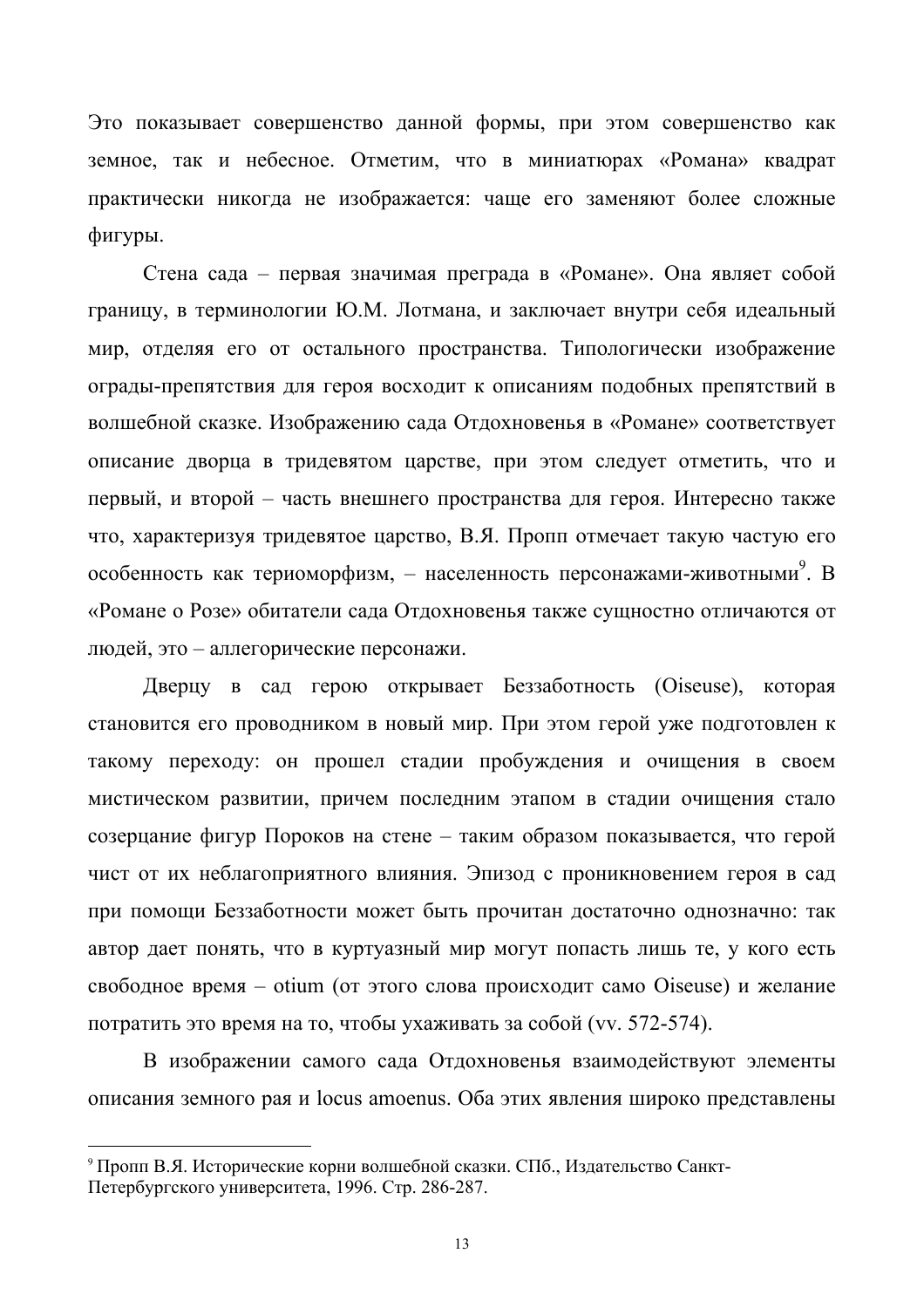в средневековой литературе, при этом корни последнего уходят в Античность. В поэтиках Средних веков изображение locus amoenus было практически кодифицировано: таким изображают его в своих произведениях Матвей Вандомский и Гальфрид Винсальфский. Э.Р. Курциус выделяет в нем три постоянных мотива - деревья, луг и источник - и три необязательных: пение птиц, цветы и дуновение ветра. Мы привлекаем к сравнению различные loca amoena из средневековой литературы, в частности - из «Сна в саду» (предположительно Эврарта де Тремогона), «Трактата о любви» Андрея Капеллана, «Романа о Лисе», «Романа Бадуина де Себура», «Флуара и Бланшефлор». В результате этого сопоставления проявляется связь locus amoenus с представлениями о земном рае.

Существует ряд текстов, в которых locus amoenus прямо называется paradis terrestre («земной рай»). «Роман о Розе» можно отнести к ним с оговоркой: герой, употребляя это словосочетание, постоянно подчеркивает, что сад Отдохновенья подобен земному раю - однако, как подразумевается, не вполне является им. Это передается при помощи выражений «je cuit» и «се m'est avis» («я думаю», «как мне кажется»). Однако есть тексты, в которых некое место прямо называется земным раем. К ним относится, в частности, пародийный «Роман о Лисе», где по-своему обыгрывается тема земного рая: он, в представлении Лиса, должен содержать в себе, прежде всего, еду, что подчеркивает пародийный, карнавальный характер произведения.

К саду в «Романе о Розе» приложимо аллегорическое прочтение, тем более что оно уже использовалось для христианского изображения земного рая. Так, у Амвросия Медиоланского источник обозначает Христа, четыре реки соответствуют четырем главным добродетелям и четырем состояниям мира, у Рабана Мавра четыре реки связаны с четырьмя евангелистами. При использовании аллегорической трактовки сад в «Романе о Розе» может интерпретироваться как подобие идеального куртуазного мира. Также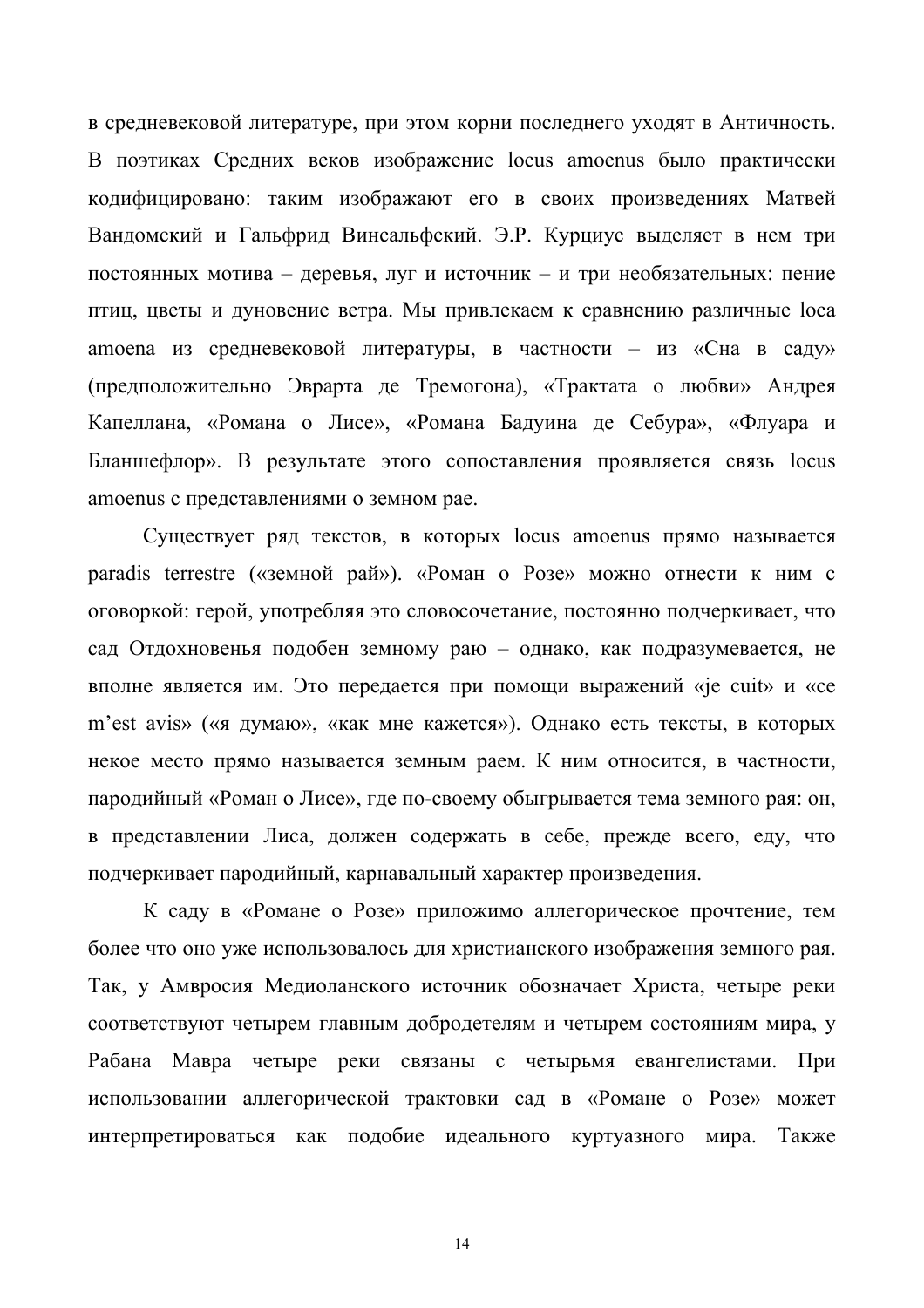существует трактовка сада в моральном смысле как сердца девушки, подкрепленная данными из манускрипта 845 Bibliothèque Municipale d'Arras.

Далее мы рассматриваем основные характеристики locus amoenus, присутствующие в описании сада Отдохновенья, и выделяем черты, роднящие locus amoenus с описаниями из жанра пасторали.

Следующий важный локус, появляющийся в «Романе», - источник Нарцисса. Он находится под сосной - деревом, которое, как считалось в Средние века, превосходит другие, что иллюстрируется примерами из эпоса («Песни о Роланде» и «Фьерабраса»). Источник в тени дерева – достаточно частое сочетание для средневековой литературы, оно встречается во «Флуаре и Бланшефлор», в «Трактате о любви» Андрея Капеллана, в «Рыцаре со Львом» Кретьена де Труа, в «Тристане и Изольде», во «Фьерабрасе». Такое сочетание «дерево/источник», принимая во внимание символические свойства воды, является отсылкой к райским реалиям. Это позволяет увидеть в дереве не просто элемент декора, а наследника древа познания. Интересно отметить, что дерево не остается в этом качестве, а превращается в древо любви - таким мы видим его у Андрея Капеллана и во «Флуаре». Следует отметить, что и сам источник характеризуется как «источник любви» в «Романе о Розе». Так осуществляется подмена христианских ценностей куртуазными. На дне источника Нарцисса находятся кристаллы, отражающие сад. О значении этих кристаллов существуют различные мнения, в них можно увидеть глаза дамы, можно - глаза любовника или третьего персонажа.

Именно в источнике герой замечает отражение розового куста, к которому отныне направлены его стремления. После того, как герой «выбирает» розовый куст, его ранит несколькими стрелами Амур, который затем дает герою наставления относительно его дальнейших действий. Эти наставления - своего рода учебник куртуазного поведения, что само по себе не предполагает введения пространственных координат, однако здесь тоже присутствуют интересные с этой точки зрения реалии: так, в речах Амура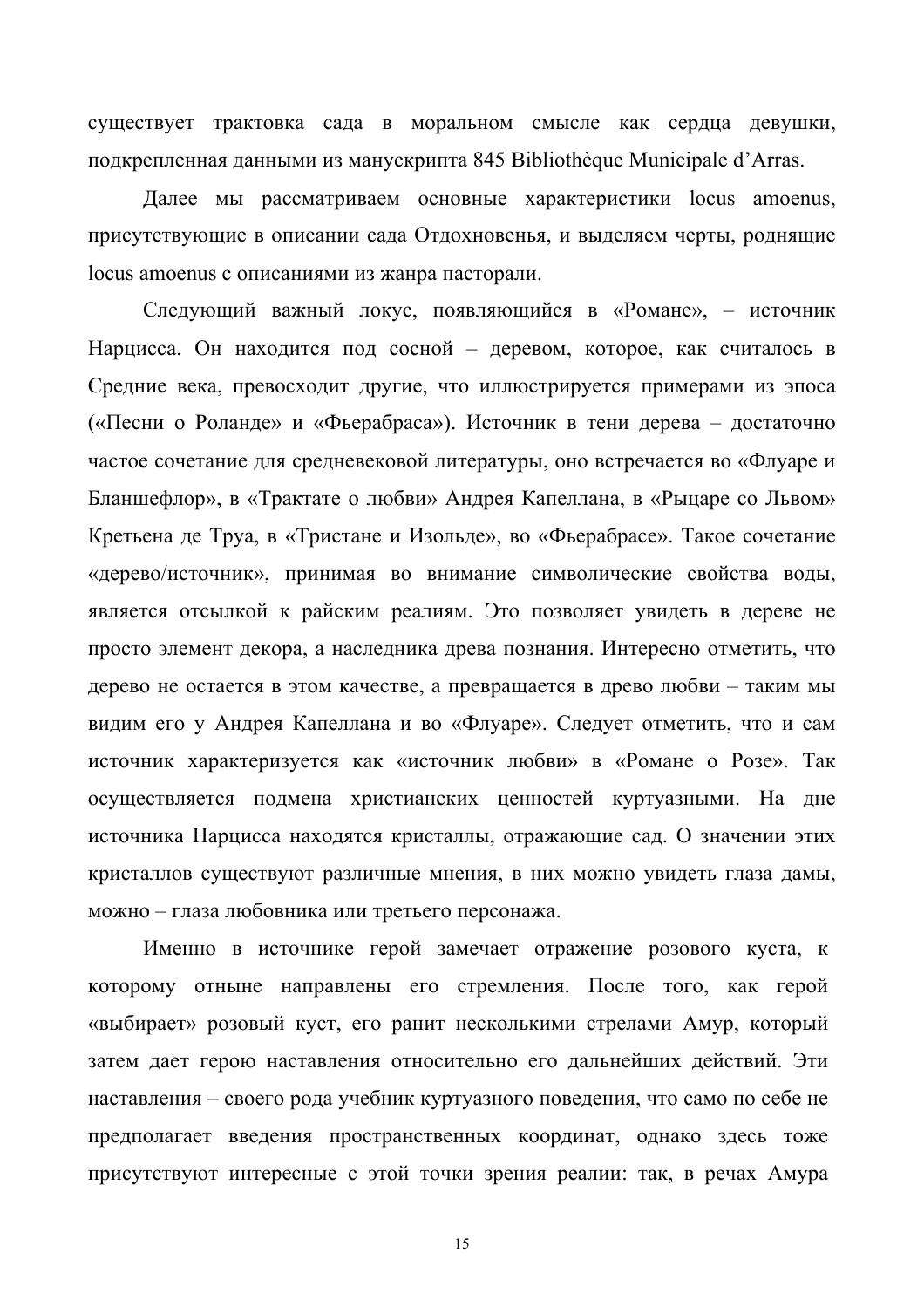появляется городское пространство, а также обыгрывается такой важный для куртуазной литературы мотив, как amour lointain («любовь издалека»). Эмоциональная окрашенность городского пространства становится очевидной при сравнении положения героя с заточением в сарацинской тюрьме образом, параллели которому мы находим во «Фьерабрасе» и у Тибо **Шампанского** 

Описывая пространство, окружающее избранный бутон, рассказчик говорит, что его благоухание «заполняло собой всю местность» (toute la place replennist, v. 1670). Так создается микроконтинуум, центром которого является выбранный цветок. Эта пространственная единица вписывается в ряд других, предшествующих ей и более обширных. Подобная структура пространства, в которой один континуум, более обширный, сменяет другой, более закрытый, непосредственно связана с маршрутом героя, который и организует это пространство.

По классификации Ю.М. Лотмана, с точки зрения описания пространства все тексты могут быть разделены на два типа. К первому типу относятся тексты, которые характеризуют структуру мира в целом. «Они отвечают на вопрос «Как [мир] устроен?»<sup>10</sup> Эти тексты отличаются большей статичностью по сравнению со второй группой. В нее входит другой тип текстов, «характеризующих место, положение и деятельность человека в окружающем его мире»<sup>11</sup>. «Роман о Розе» являет собой, по большей части, текст второго типа. В то же время в нем можно заметить и черты первого типа, например, в описании locus amoenus.

Эта черта пространства «Романа о Розе», а именно актуализация его посредством перемещений главного героя, подводит нас к другой его особенности, которую А. Стрюбель характеризует как концентричность. Действительно, перемещения героя могут быть охарактеризованы как

 $10$  Лотман Ю.М. О метаязыке типологических описаний культуры. // Лотман Ю.М.

Избранные статьи. Том 1. Таллинн, Александра, 1992. Стр. 390.

 $11$  Там же.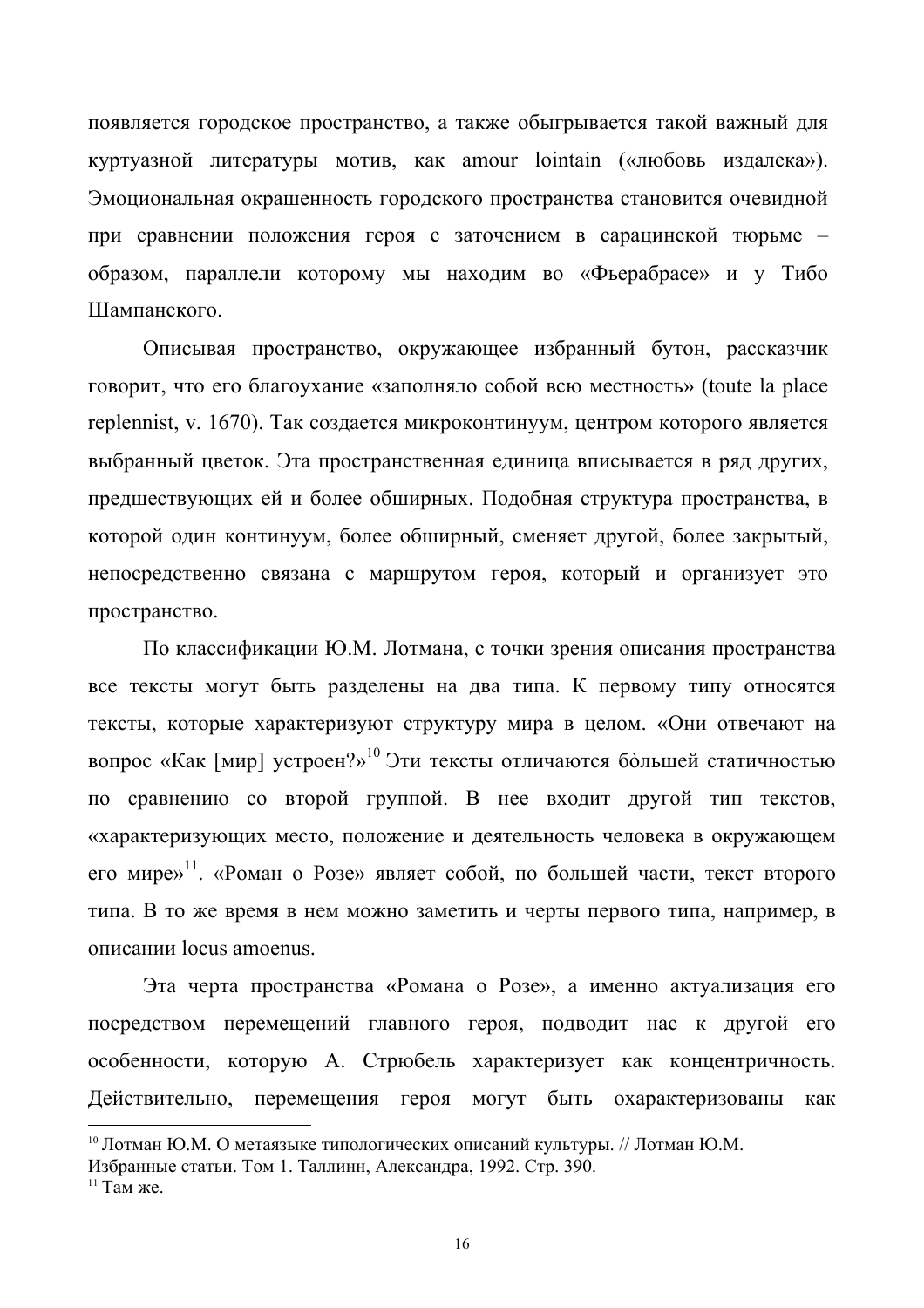постоянное движение от более открытого пространства к более закрытому, как следование через ряд концентрически организованных фигур. В то же время мы предлагаем свою схему организации пространства в «Романе о Розе», которая может быть представлена как противопоставление обыденного пространства (города), ограниченного своими стенами, пространству аллегорическому, закрытому стенами сада, и уже внутри этих стен сада присутствует последующее разделение пространства на ячейки.

Далее в работе рассматривается последний локус из части «Романа», написанной Гийомом, а именно огороженный розовый куст и связанные с ним замок и башня. Этот локус влечет за собой появление новых аллегорических персонажей, помощников и противников героя. Все эти персонажи так или иначе связаны либо с Дамой, либо с окружением влюбленных, что предполагает аллегорическую трактовку текста. Данные персонажи закреплены за определенной ячейкой континуума, то есть за местом, где расположен розовый куст, и относятся к неподвижному типу героев. В нашем случае неподвижные аллегорические персонажи - не только «персонифицированные обстоятельства», но и, более конкретно – персонифицированная преграда. Они образуют единое целое с изгородью, окружающей розовый куст, подобно тому как другие Пороки неотделимы от внешней стены сада. Эти персонажи типичны для рассматриваемого пространства. Следует отметить, что они воплощают некие препятствия, явленные на буквальном плане повествования в виде персонификаций. Эти препятствия - стыд, сплетни, отказ и т.д. теоретически невозможно локализовать в пространстве. Возможность этой локализации появляется именно благодаря персонификации, конкретизирующей абстрактное. В этом и заключается одна из отличительных особенностей пространства аллегорического произведения -TO. что невозможно «привязать» к ячейке континуума при обычной номинации чувств, эмоций, поведения и т.д., оказывается сравнительно легко распределяемым в континууме произведения в тех случаях, когда речь идет об аллегории.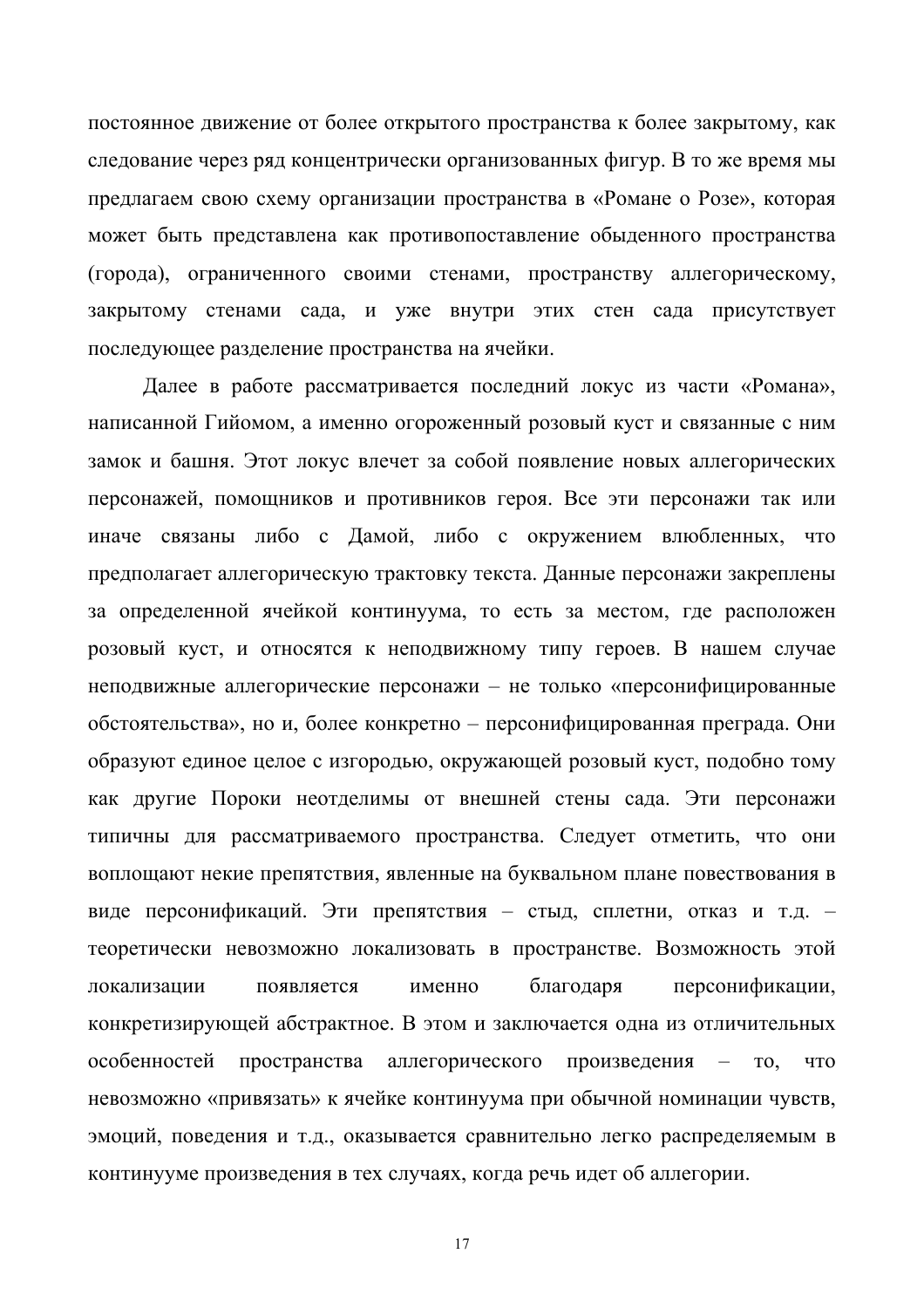Завершая рассмотрение первой части «Романа о Розе», мы делаем отступление касательно особой функции топонимов в нем - речь идет об использовании имен собственных в описаниях персонажей. В подобных случаях автор дает читателю возможность соотнести мир произведения с существующими реалиями, создавая таким образом более «конкретный» контекст.

Жан де Мен в своей части «Романа о Розе» в основном придерживается пространственных координат, заданных в тексте Гийома де Лорриса, поэтому мы уделяем основное внимание расхождениям в текстах двух авторов.

При использовании аллегорий Жан де Мен совмещает пространственные и аллегорические элементы, прибегая к тому же приему, что и Гийом де Лоррис: ЭТИ пространственные характеристики отражают события человеческой жизни и внутренние переживания персонажа: так, «дом Наслажденья» соответствует всевозможным радостям жизни, которые сами по себе не могут быть привязаны к какой-либо точке в пространстве, и такую «привязку» им дает именно аллегорический характер произведения.

Особое внимание Жан де Мен уделяет такой фигуре, как Фортуна. Основная черта, выделяемая автором в ее описании - переменчивый нрав. Для нас особый интерес представляет жилище этой богини. В его характеристике доминирует непостоянство, которое подчеркивается различными способами: так, часть деревьев из сада Фортуны плодоносит, а на других нет ни одного фрукта; половина дома богини создана из драгоценных металлов и камней, в другой же половине стены из глины.

Столкновения между Добродетелями и Пороками у Жана де Мена отдаленно напоминают сражения из «Психомахии», но здесь мы видим больше различий, нежели сходства. Так, в сражениях из «Романа о Розе» не прослеживается четкой структуры, свойственной битвам у Пруденция. Также различия проявляются на уровне хронотопа: у Жана де Мена не отведено специального пространства под сражения - столкновения происходят на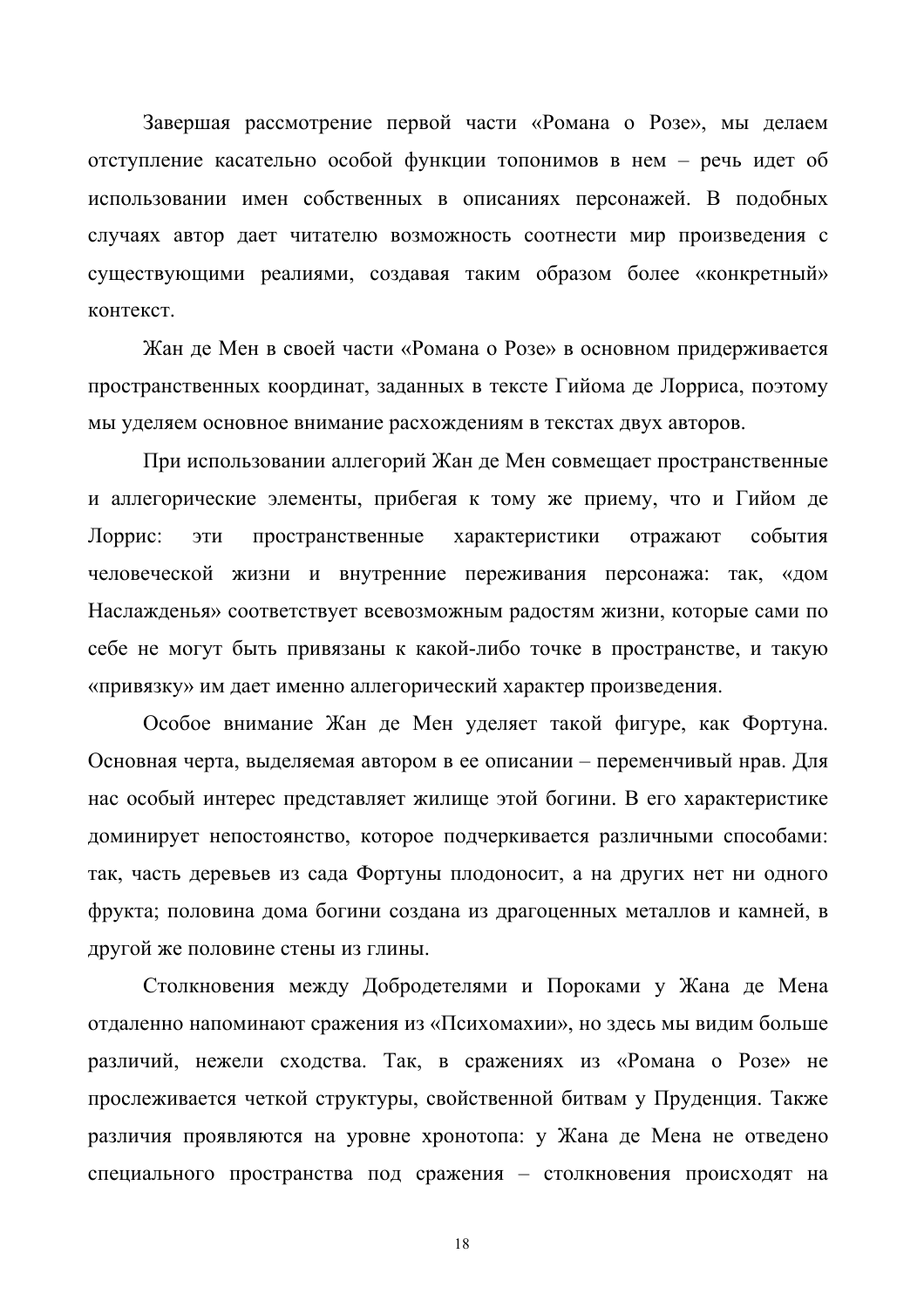подступах к замку, поскольку именно его нужно взять. Существенно различается у двух авторов и подтекст, «senefiance» сражений: у Пруденция это - битва за веру, в которой Добродетели должны одержать верх над Пороками, у Жана де Мена - столкновение между различными чувствами и явлениями, сопровождающими куртуазную любовь, и победа Добродетелей не предопределена. Описание столкновения между Добродетелями и Пороками дает Жану де Мену большой простор для использования микроаллегорий (конструкций «существительное с конкретным значением + предлог de + абстрактное существительное»).

В своей части Жан де Мен выстраивает особое описание рая. Тот, кто не был грешен, сможет «войти в парк прекрасного поля» («entrer ou parc du champ joli» (у. 19935). Рай в изображении Жана де Мена, как нам представляется, больше связан с идеей Царства Божьего и, отчасти, Небесного Иерусалима. Автор второй части «Романа о Розе» сознательно отходит от описания сада Отдохновенья из первой части, противопоставляя ему свой «парк». Одним из важнейших элементов противопоставления этих садов является их форма: если сад у Гийома де Лорриса - квадратный, то Жан де Мен настойчиво подчеркивает округлую форму парка. Изображения на стенах двух садов также различны. Гийом де Лоррис помещает на стены Пороков. Замыслы Жана де Мена более обширны: созерцающий стены небесного парка увидит весь мир ад, землю и небеса. Внутренняя часть парка также противопоставлена находящемуся в саду Отдохновенья: в саду находятся земные, преходящие вещи, тогда как то, что наполняет парк у Жана де Мена, вечно. Кристаллам Гийома Жан де Мен противопоставляет «чудесный карбункул», соединяющий три грани в одну и испускающий свет, который озаряет весь сад.

Концовка «Романа о Розе», где говорится о пробуждении героя, словно предусмотренные авторами рамки сновидения закрывает  $\overline{M}$ является логическим дополнением начала «Романа». В связи с темой окончания сна будет уместным вновь обратиться к жанру видений: в них пробуждение иногда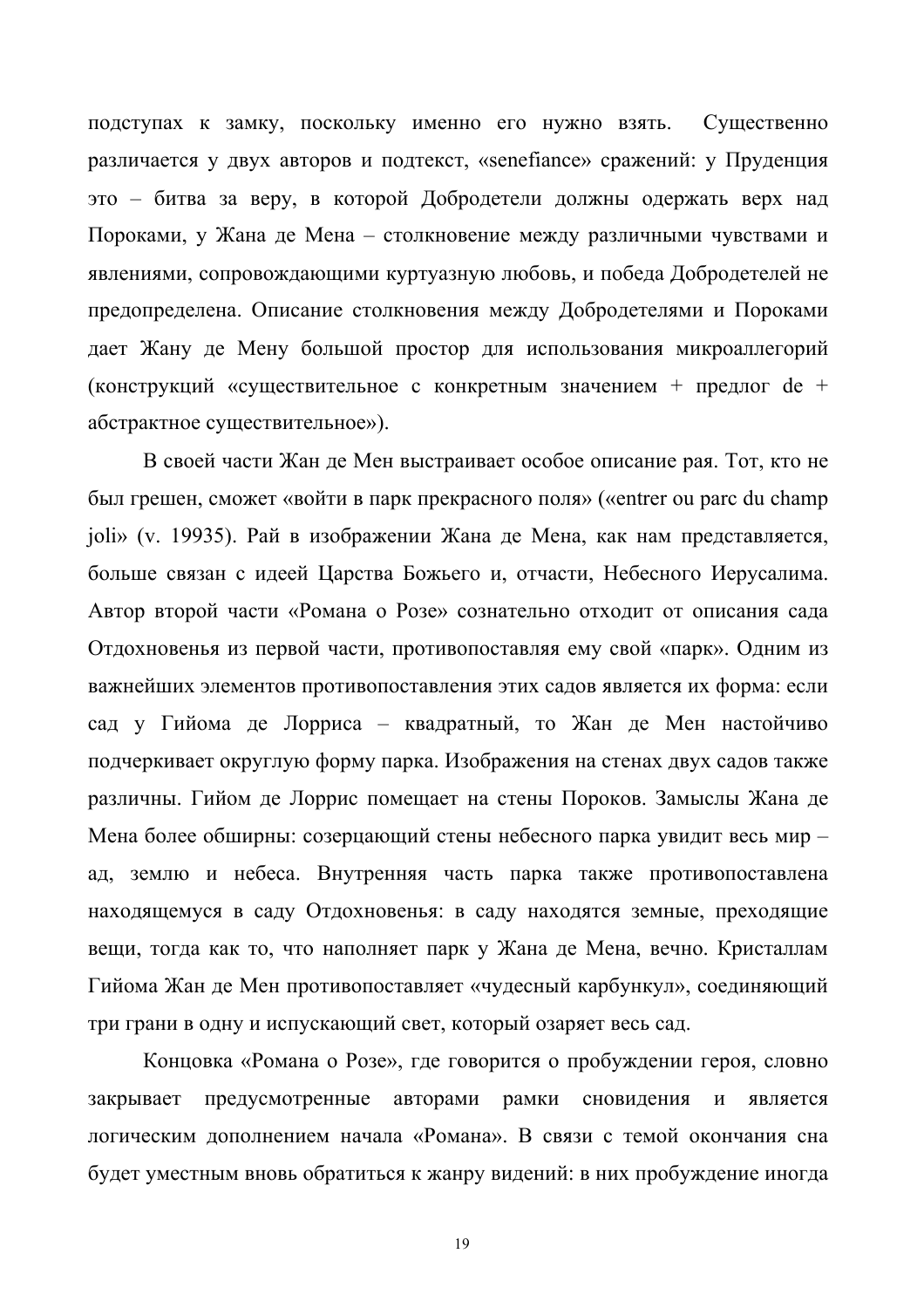прямо связано с воскрешением - так, в «Видении Мерхдеофа» герой умирает, оказывается в потустороннем мире, претерпевает духовное перерождение и затем воскресает телесно. Это позволяет установить знак тождества между воскрешением и пробуждением, и герой «Романа о Розе», в свою очередь, также «воскресает» для новой жизни, обогащенный новым знанием об искусстве любви. Как и герой жития, он становится своеобразным посредником между двумя мирами, осуществляя трансляцию высшего знания в «реальном» мире.

В заключении, подводя итоги анализа «Психомахии» и «Романа о Розе», мы сравниваем функционирование одних и тех же пространственных реалий в этих двух поэмах. Это рассмотрение пространственных единиц соответствует первой из поставленных нами во введении задач, а именно изображения наиболее сопоставлению пространства  $\bf{B}$ ранней западноевропейской аллегорической поэме с его изображением в поэме, относящейся к периоду расцвета аллегорической техники.

Прежде всего, нравственно-географическая вертикаль, противопоставляющая рай и ад, присутствует в обеих поэмах, но реализуется по-разному. В «Психомахии» эти локусы понимаются буквально, причем нижняя ступень изображается более подробно. Однако в самой поэме данные локусы в качестве образующих непосредственное место ее действия (что будет характерным для видений) не присутствуют. В «Романе о Розе», напротив, христианский образ рая служит одним из источников для изображения сада Отдохновенья, куда попадает герой, и, в еще большей степени, представлен в виде «прекрасного парка» у Жана де Мена.

Поскольку в исследованных нами образцах жанра аллегорической поэмы мы имеем дело с приемом эксплицирования внутренней жизни человека, то в ней особым образом будут соединяться «я» и окружающий мир. Пруденций ставит перед собой задачу изображения борьбы различных сил и чувств в душе человека с помощью эпических приемов. В «Романе о Розе» эпическая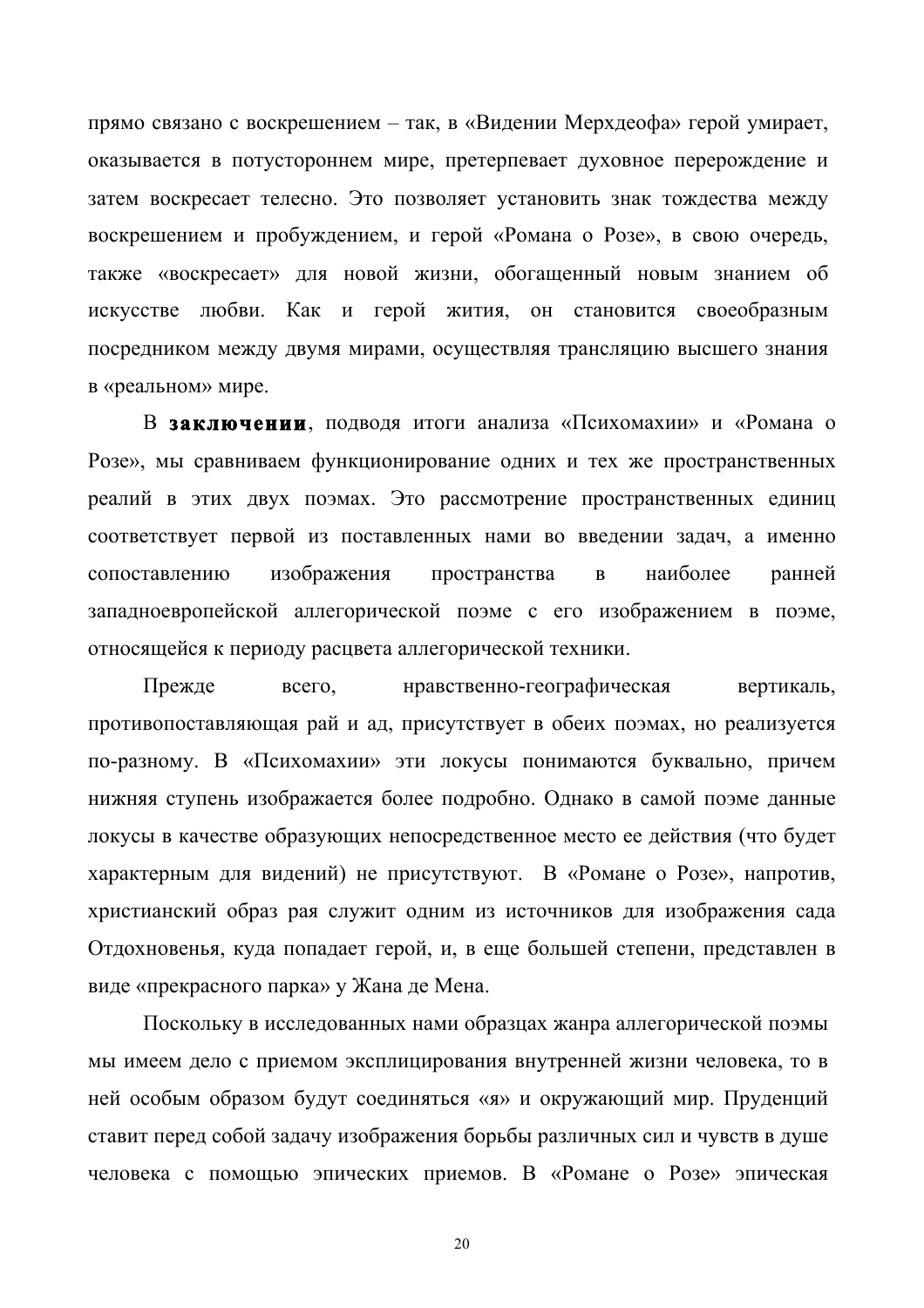редуцирована, но «я» героя встает в один ряд с составляющая аллегорическими фигурами. Так возникает конструктивное противоречие между предметом изображения (глубоко интимными по сути переживаниями) и его целями (их объективизацией, или же «риторизацией»), которое  $\mathbf{M}$ обуславливает во многом характер пространственных характеристик данных поэм, отличающихся от топосов как эпоса и рыцарского романа, так и определенных лирических жанров. В результате, согласно нашему анализу, возникают условно пространственные реалии. Причем такая реалия, как сердце, получает различные трактовки в поэмах, христианскую и куртуазную соответственно.

Рассматривая изображение ландшафта в упомянутых произведениях, мы также обратили внимание на пространственное распределение аллегорических  $\phi$ *MFVD.* B «Психомахии» положение соотносится с нравственно-ИХ географической вертикалью, в «Романе о Розе» преобладает принцип распределения аллегорических фигур по горизонтальной плоскости: Пороки ассоциируются с преградами, мешающими продвижению героя, Добродетели пространственными ячейками, которые соотносятся с закреплены за основными локусами поэмы на пути героя к постижению любви.

Проделанный нами анализ позволяет утверждать, что, с одной стороны, пространство «Романа о Розе» организовано более сложным образом, нежели ландшафт «Психомахии». С другой стороны, изображение пространства в «Психомахии» уникально благодаря объединению физического и телесного континуума. Это разнообразие в изображении пространства позволяет говорить о его усложнении со временем, которое влечет за собой также и утрату некоторых отличительных особенностей раннехристианских произведений.

Что касается второй цели нашего исследования, рассмотрения влияния жанра произведения на изображение пространства в нем, для «Психомахии» эта взаимосвязь выстраивается следующим образом: произведение сюжетно восходит к эпическому жанру, основное событие эпоса - сражение, и,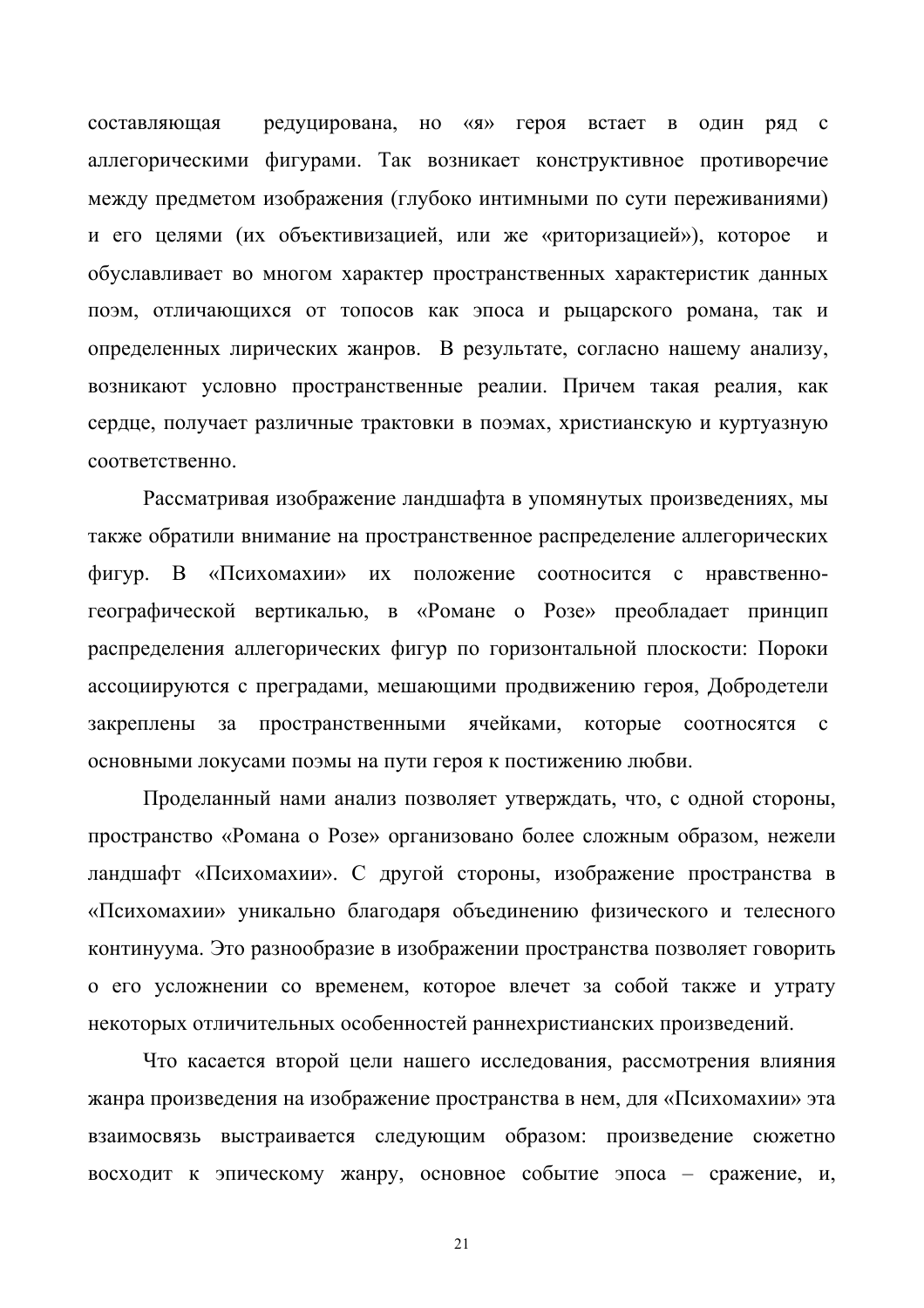соответственно, главным локусом поэмы становится поле битвы. В то же время поле битвы в «Психомахии» лишено той конкретики и реальности, что характеризует античный эпос, и мы предлагаем определить этот жанр как «религиозный эпос». Жанр «Романа о Розе» определить еще труднее. Не зря его обычно называют «аллегорической поэмой», нарочито отделяя от рыцарского романа. Что касается изображения в нем пространства, то с одной стороны, как авторы «Романа» частично воспроизводят традиционный МЫ видели, куртуазный топос с его элементами реверди, преградами на пути героя, чудесным садом и замком с башнями. В то же время различия с топикой типичного образца средневекового романа очевидны - прежде всего, герой «Романа о Розе» не ищет приключений в лесу, в отличие от артуровских рыцарей - лес в «Романе» никак не представлен. Следовательно, топика куртуазного романа включена в «Роман о Розе» лишь отчасти. Это связано с изображением иного героя, иного характера испытаний и иного характера конфликта, нежели в традиционном рыцарском романе. Также на топику «Романа о Розе» влияет жанр видения, в частности - в том, что касается изображения мест блаженства и свойств самого героя. Наконец, пространство сна эксплицирует противопоставление «реального» и воображаемого, которое в рыцарском романе в основном присутствует имплицитно.

Главной целью данного исследования является выявление особенностей изображения пространства, связанных  $\mathbf{c}$ аллегорическим характером произведения. На этот вопрос мы нашли два ответа, в зависимости от того, что понимается под словом «аллегория» - иносказание в широком смысле слова или персонификация абстрактного понятия.

В первом случае пространственные реалии поэм получают определенную интерпретацию. В случае с «Психомахией» поле битвы представляет человеческую душу. Возможна и более обширная в пространственном отношении интерпретация - так, одна глосса (mss clm 13108 (Bayerischen Staatsbibliothek) утверждает, что «поле представляет собой весь мир». В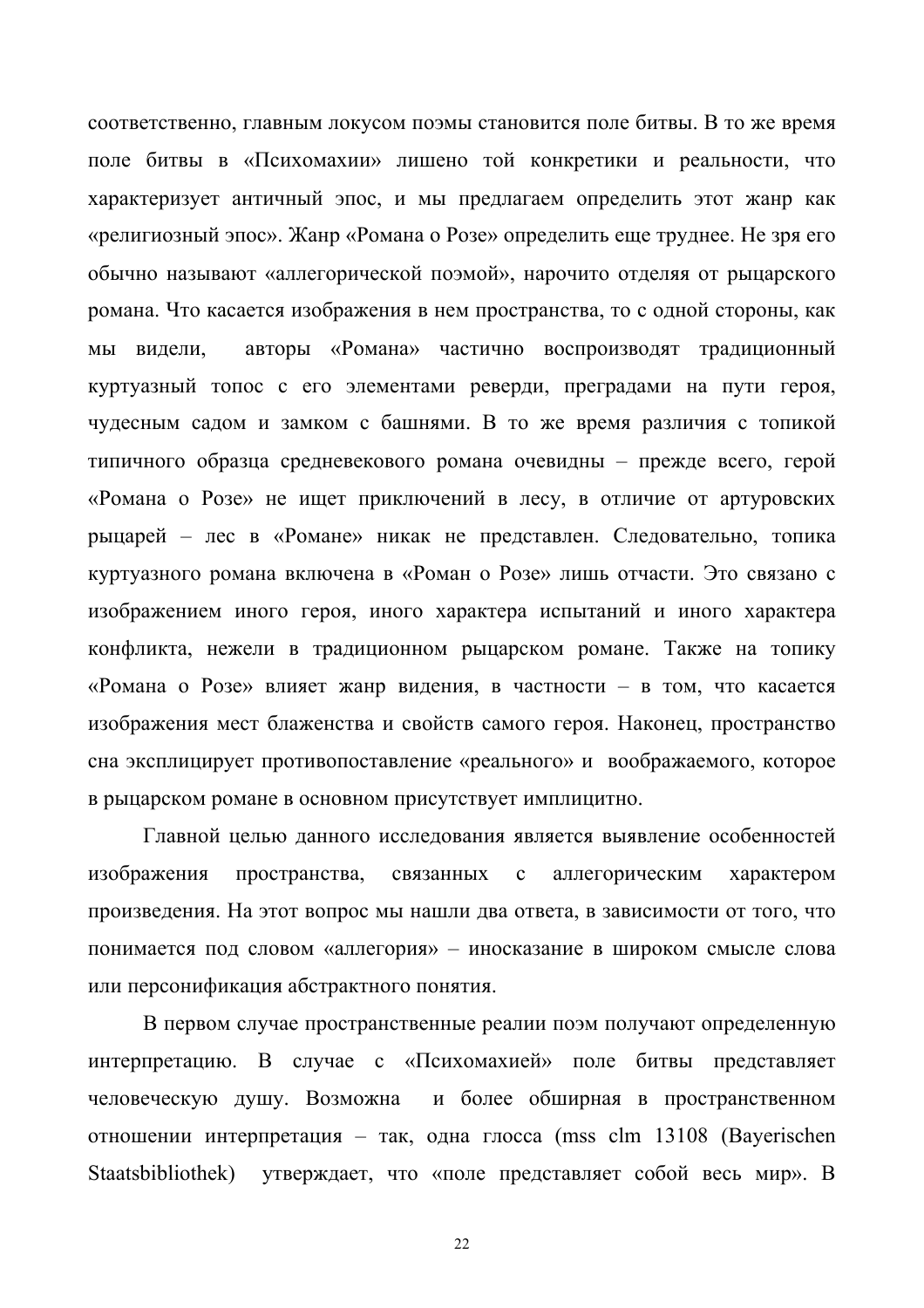«Романе о Розе» основной локус поэмы, сад Отдохновенья, изображает куртуазное общество и одновременно царство Амура в части Гийома де Лорриса и Царство Божье – в части Жана де Мена.

Если же мы говорим об аллегории как о конкретном воплощении абстрактного, то есть как об аллегорическом персонаже, то на первый план выходит появляющаяся благодаря персонификации возможность воплощать в конкретных пространственных конкретных **фигурах**  $\boldsymbol{\mathrm{M}}$ обозначениях абстрактные понятия и заставлять их действовать подобно человеческим существам. В «Психомахии» это проявляется в меньшей степени, так как эта поэма достаточно проста по структуре. Тем не менее, зачатки этого явления можно наблюдать и в поэме Пруденция - так, в ее завершении говорится о храме Души, где царит «вечная Мудрость». Воцарение Мудрости можно воспринимать как обращение верующего к мудрости, и в этом случае можно говорит о передаче событий духовного мира на пространственном уровне. В первой части «Романа о Розе» это явление выходит на первый план, и понятия, которые «в чистом виде» невозможно локализовать, находят свою ячейку пространства, приняв вид аллегорических персонажей. У Жана де Мена этот феномен приобретает новые черты, распространяясь также на микроаллегории.

Начиная это исследование, мы выдвигали гипотезу об искажении пространства в аллегорических произведениях. Основанием для такого предположения служит то, что аллегорические персонажи по сути своей предполагают особый тип пространства - они могут вторгаться в «реальный» мир только при определенных оговорках. Наши авторы придерживаются этого обязательства условности - Пруденций выводит своих персонажей на некую абстрактную сцену, место сражения, которое является одновременно с этим душой человека, при этом - всякого. В «Романе о Розе» условность соблюдается благодаря помещению действия всей поэмы в рамки сна. Тем не менее, эти рамки не распространяют свое влияние на топику произведений в полном объеме. Местность, по которой проходит герой «Романа о Розе», в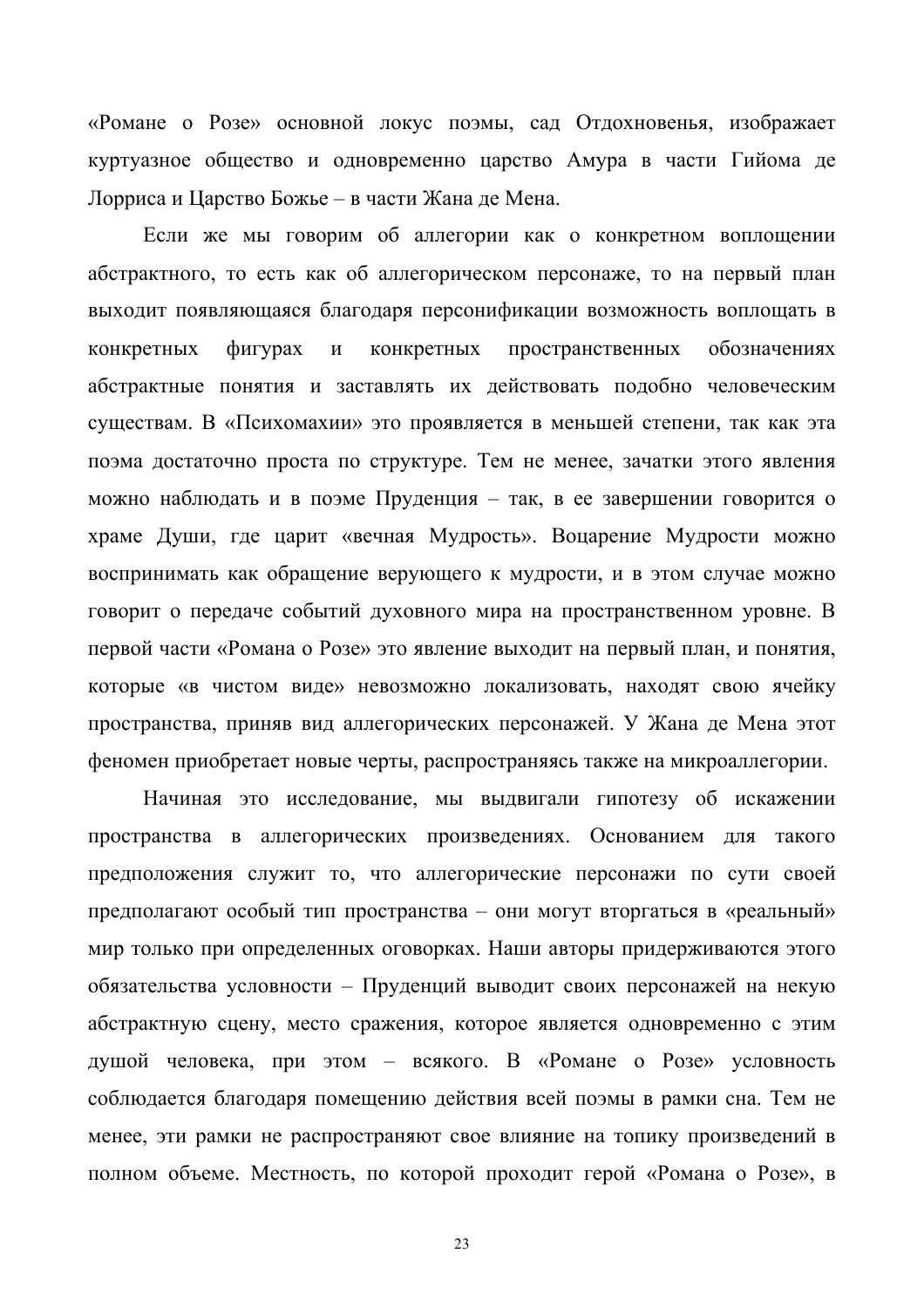значительной свой части не отличается от реалий сказки или куртуазного романа. В то же время, когда герой встречает аллегорических персонажей, пространство (в некоторых случаях) приобретает те особые черты (конкретность через абстрактное), о которых мы говорили выше. В целом можно говорить о том, что аллегорическая поэма - это именно тот жанр, в котором в наибольшей степени формируется условное художественное пространство.

Принимая во внимание сказанное, аллегорический тип пространства не следует характеризовать как «искаженное», более уместным будет описать его «имеющее двойную степень условности» пространство как  $\equiv$ как художественное (виртуальное или вымышленное) и как аллегорическое (в обоих смыслах слова).